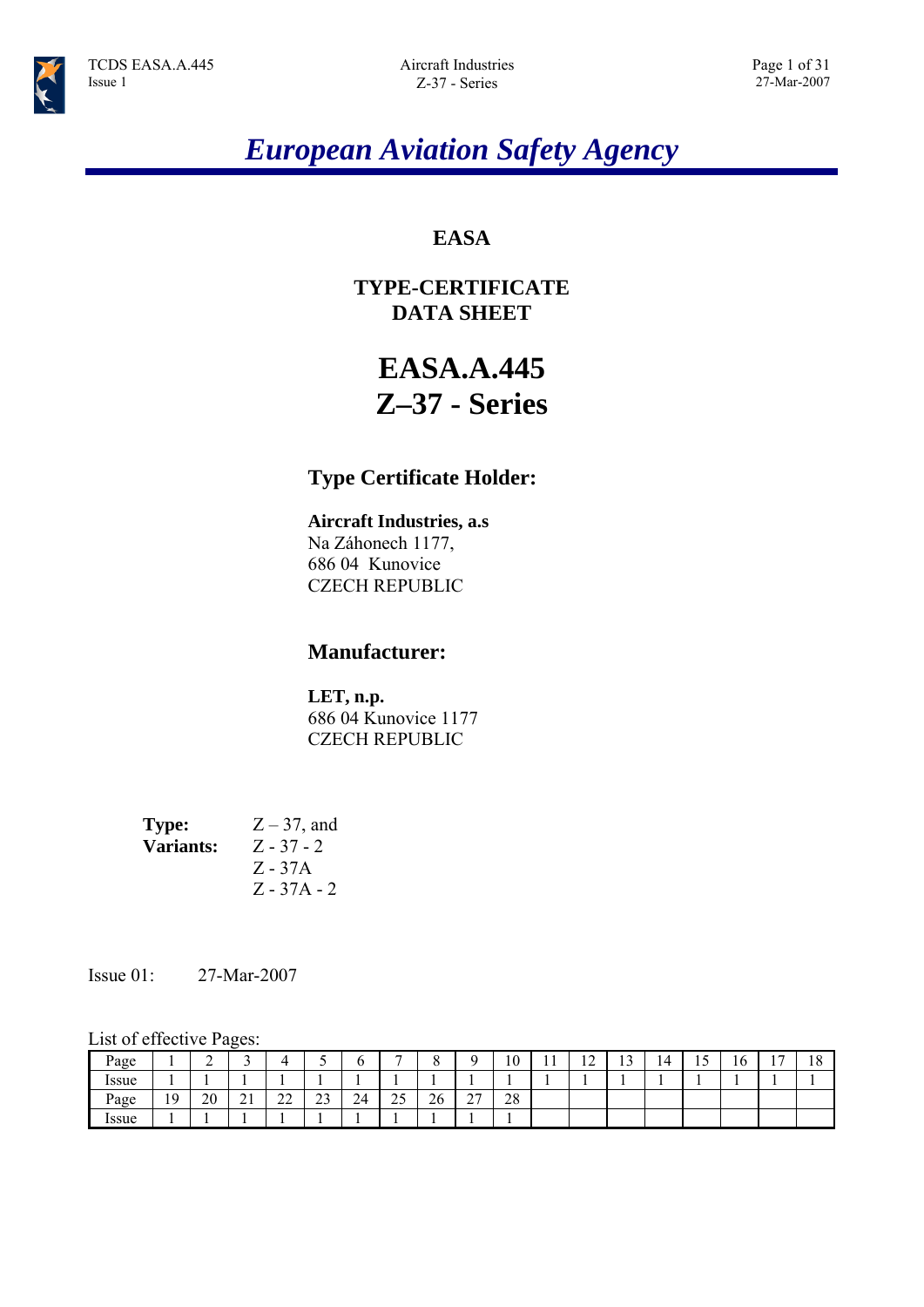## **CONTENTS**

### **SECTION A1: GENERAL, Z - 37 Type Design**

- I. General
- II. Certification Basis
- III. Technical Characteristics and Operational Limitations
- IV. Operating and Service Instructions
- V. Notes

### **SECTION A2: Reserved**

### **SECTION B1: GENERAL, Z - 37 - 2 Type Design**

- I. General
- II. Certification Basis
- III. Technical Characteristics and Operational Limitations
- IV. Operating and Service Instructions
- V. Notes

### **SECTION B2: Reserved**

### **SECTION C1: GENERAL, Z - 37A Type Design**

- I. General
- II. Certification Basis
- III. Technical Characteristics and Operational Limitations
- IV. Operating and Service Instructions<br>V Notes
- Notes

### **SECTION C2: Reserved**

### **SECTION D1: GENERAL, Z - 37A - 2 Type Design**

- I. General
- II. Certification Basis
- III. Technical Characteristics and Operational Limitations
- IV. Operating and Service Instructions
- V. Notes

### **SECTION D2: Reserved**

### **CHANGE RECORD**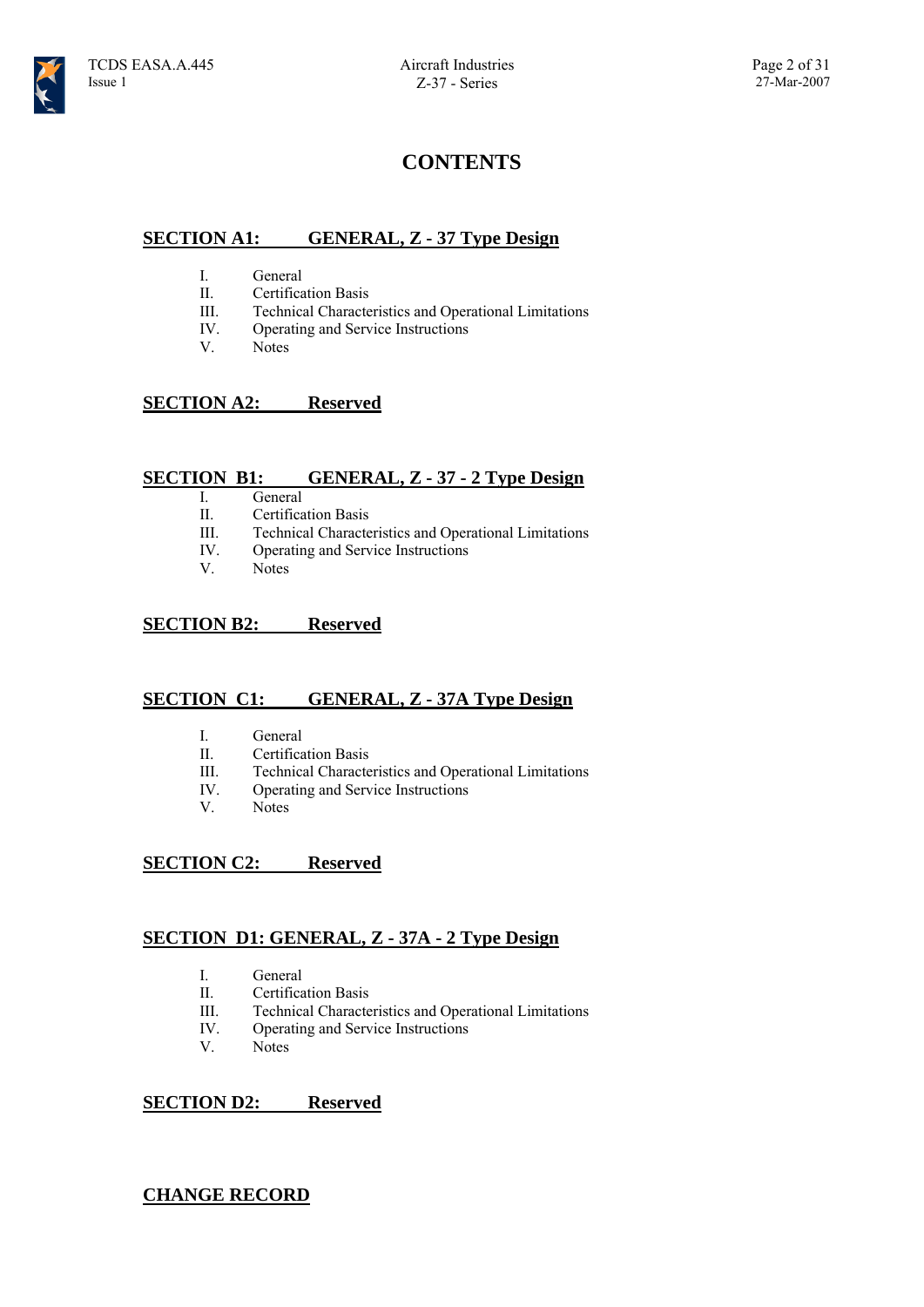### **SECTION A1: GENERAL, Z - 37 Type Design**

#### **A.I. General**

| 1. | a) Type:<br>b) Variant:            | $Z - 37$                                                                                         |
|----|------------------------------------|--------------------------------------------------------------------------------------------------|
| 2. | Airworthiness Category:            | Restricted Category (see Note 1)                                                                 |
| 3. | Type Certificate Holder:           | Aircraft Industries, a.s.<br>Na Záhonech 1177<br>686 04 Kunovice<br><b>CZECH REPUBLIC</b>        |
| 4. | Manufacturer:                      | From $S/N$ 00-01 to $S/N$ 27-19<br>LET, $n.p$ .<br>686 04 Kunovice 1177<br><b>CZECH REPUBLIC</b> |
| 5. | Certification Application Date:    |                                                                                                  |
| 6. | The CAA CZ Certificate Date:       | 25.07.1966                                                                                       |
| 7. | <b>EASA Type Certificate Date:</b> | 27-Mar-2007 (reissue, EASA)                                                                      |

EASA Type Certificate replaces Czech Type Certificate No. 66-05

#### **A.II. Certification Basis**

| 1. | Reference Date for determining the applicable<br>requirements |                                             |                                                                                                          |
|----|---------------------------------------------------------------|---------------------------------------------|----------------------------------------------------------------------------------------------------------|
| 2. | <b>Certification Basis</b>                                    | --                                          |                                                                                                          |
| 3. | Airworthiness Requirements:                                   | D, valid to 01.12.1963                      | British Civil Airworthiness Requirements BCAR, Section                                                   |
| 4. | Requirements elected to comply:                               | None                                        |                                                                                                          |
| 5. | <b>EASA</b> Special Conditions:                               | None                                        |                                                                                                          |
| 6. | <b>EASA</b> Exemptions:                                       | $D2-7$ 5.1<br>regulation is not determined. | The side component of the wind at which<br>the directional controllability at taxiing complies with      |
|    |                                                               | $D2-8$ 5.4.1<br>is 16 to 19 daN             | Longitudinal control forces change caused<br>by concurrent increase of engine power and flaps retraction |
|    |                                                               | $D2-9$ 2.1.3                                | Non-compliance with requirement for                                                                      |

control force balancing at aft position of center of gravity, maximum continuous power of the engine and maximum take-off weight at  $0.9 v_{\text{NO}}$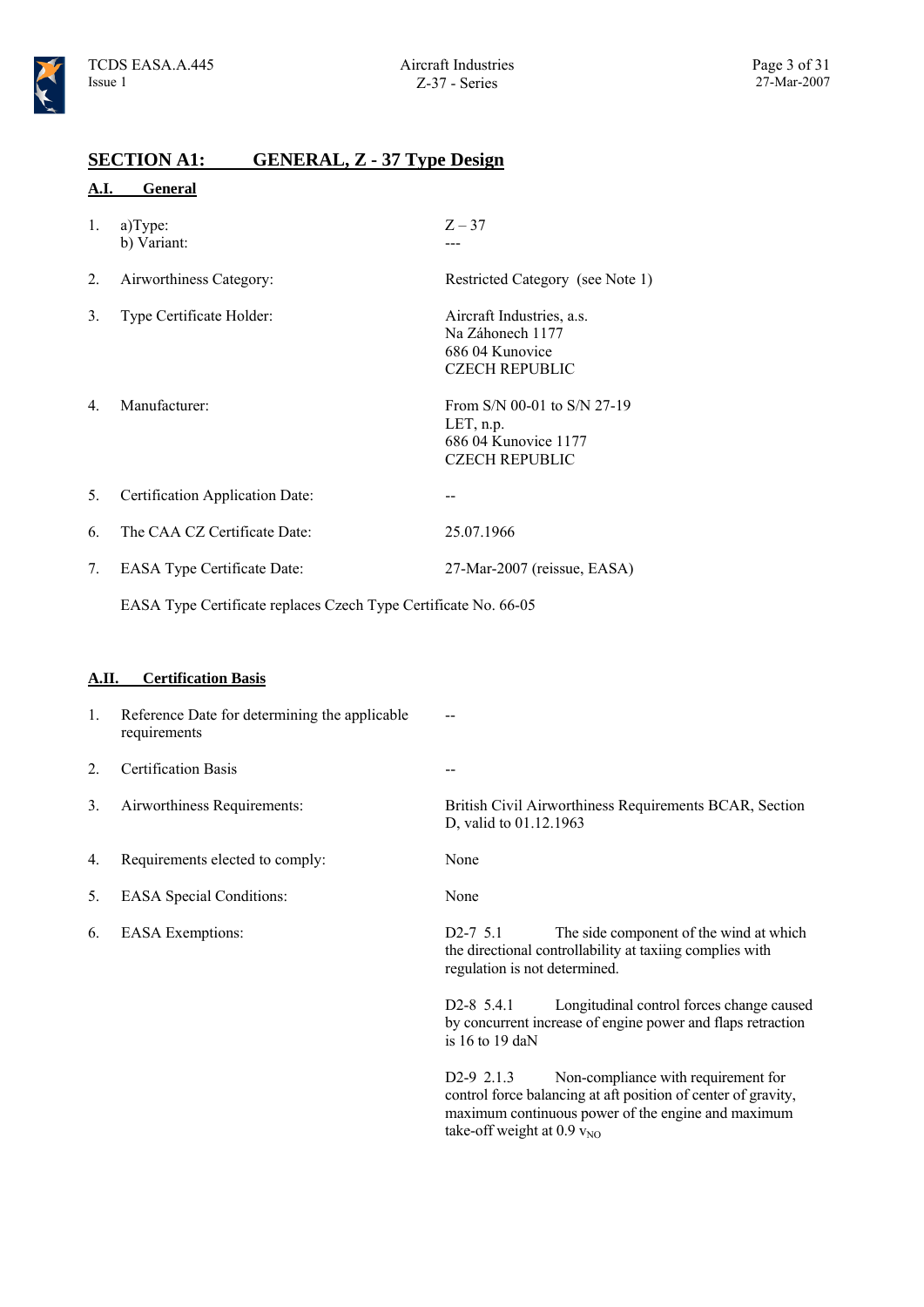D2-9 2.1.6 Non-compliance with requirement for control force balancing at forward position of center of gravity at descent flight with engine idle in the speed range from 1.2 to 1.4  $v_{SO}$ 

D5-5 3.3 Supplement - not installed emergency heating of suction air for carburetor

D5-8 7 Fuel and oil piping in the engine space is not fireresistant

D5-8 2.1. Oil tank, its installation and attachment is not fireproof

D6-1 4.2.1 e) Not installed flight indicator of oil quantity that is required with regard to the engine oil usage for the setting of propeller blades

| $D6-78.1$   | Non-compliant color of position lights     |
|-------------|--------------------------------------------|
| $D6-7$ 5.2  | Non-compliant intensity of position lights |
| $D6-7$ 5.3  | Non-compliant intensity of position lights |
| None        |                                            |
| <b>None</b> |                                            |

### **A.III. Technical Characteristics and Operational Limitations**

7. EASA Equivalent Safety Findings:

8. EASA Environmental Standards:

| 1. | Type Design Definition: | Specification Sheet, drawing No. Z37.0000-00/1                                                                      |                 |
|----|-------------------------|---------------------------------------------------------------------------------------------------------------------|-----------------|
| 2. | Description:            | Z - 37 aircraft is single-engine, low-wing aircraft of compound<br>design with usage of metal and fabric materials. |                 |
| 3. | Equipment:              | Flight and navigation instruments:                                                                                  |                 |
|    |                         | Magnetic compass                                                                                                    | LUN 1221        |
|    |                         | Altimeter                                                                                                           | <b>LUN 1121</b> |
|    |                         | Airspeed indicator with over-pulling                                                                                |                 |
|    |                         | indication                                                                                                          | <b>LUN 1107</b> |
|    |                         | Vertical speed indicator                                                                                            | <b>LUN 1147</b> |
|    |                         | Turn indicator                                                                                                      | LUN 1213        |
|    |                         | Stall warning indication light                                                                                      | $CHS - 39$      |
|    |                         | Engine instruments:                                                                                                 |                 |
|    |                         | RPM indicator                                                                                                       | <b>LUN 1341</b> |
|    |                         | Blower pressure gauge                                                                                               | <b>LUN 1401</b> |
|    |                         | Quadruplicate indicator of engine                                                                                   |                 |
|    |                         | parameters                                                                                                          | <b>LUN 1527</b> |
|    |                         | Thermometer of cylinder heads                                                                                       | <b>LUN 1380</b> |
|    |                         | Volt-ammeter                                                                                                        | LUN 2715        |
|    |                         | Warning light of engine fire                                                                                        | $SLC - 51$      |
|    |                         | Inlet air temperature indicator                                                                                     | $TUE-48$        |
|    |                         |                                                                                                                     |                 |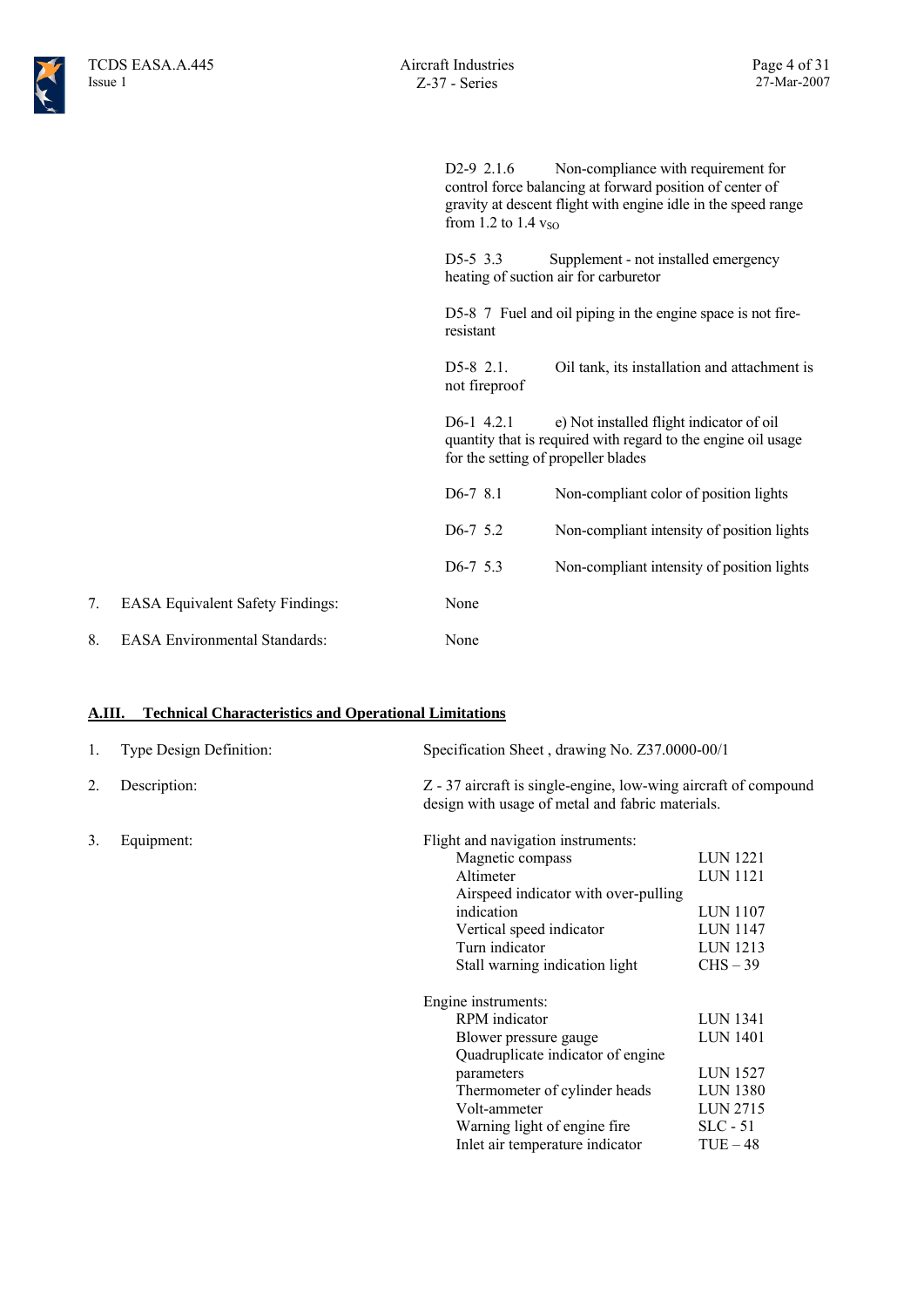|    |                        | Airframe and systems instruments:<br>Pneumatic system pressure gauge<br>Earlier<br>Chemical pressure gauge<br>Chemical weight indicator<br>Dual fuel quantity indicator<br>Warning remaining fuel light | <b>MA-100</b><br>MV-80-100<br>$AP-6$<br>$AP-6$<br><b>LUN 1626</b><br>$SLC - 51$ |
|----|------------------------|---------------------------------------------------------------------------------------------------------------------------------------------------------------------------------------------------------|---------------------------------------------------------------------------------|
| 4. | Dimensions:            | Wing Span:<br>12.224 m<br>8.550 m<br>Length:<br>2.898 m<br>Height:<br>Wing Area:<br>23.8 sq.m                                                                                                           |                                                                                 |
| 5. | Engine:                |                                                                                                                                                                                                         |                                                                                 |
|    | 5.1 Model:             | M 462 R F                                                                                                                                                                                               |                                                                                 |
|    | 5.2 Type Certificate:  | EASA approved (CAA CZ TC No. 66-04) (see Note 2)                                                                                                                                                        |                                                                                 |
|    | 5.3 Limitations:       | Maximum take-off power<br>Power<br>Speed                                                                                                                                                                | 315 HP<br>2450 RPM                                                              |
|    |                        | Maximum continuous (nominal) power:<br>Power<br>Speed                                                                                                                                                   | 280 HP<br>2200 RPM                                                              |
|    |                        | Maximum cruise power:<br>Power<br>Speed                                                                                                                                                                 | 195 HP<br>1900-1950 RPM                                                         |
| 6. | Propeller:             |                                                                                                                                                                                                         |                                                                                 |
|    | 6.1 Model:             | V 520 /7/                                                                                                                                                                                               |                                                                                 |
|    | 6.2 Type Certificate:  | EASA approved (CAA CZ TC No. 66-01) (see Note 3)                                                                                                                                                        |                                                                                 |
|    | 6.3 Number of blades:  | $\overline{2}$                                                                                                                                                                                          |                                                                                 |
|    | 6.4 Sense of Rotation: | Anticlockwise in the view of the flight direction                                                                                                                                                       |                                                                                 |
|    | 6.5 Diameter:          | 2700 mm                                                                                                                                                                                                 |                                                                                 |
| 7. | Fluids                 |                                                                                                                                                                                                         |                                                                                 |
|    | 7.1 Fuel:              | Jet fuel ESSO ICP 80<br><b>SHELL Avgas 80</b><br>SHELL Avgas 100 LL<br><b>BP 100 L</b><br>BL 78 according to ČSN 65 6510                                                                                |                                                                                 |
|    | 7.2 Oil:               | AEROSHELL Oil W 100, 120<br>ELF Aviation AD 100<br>MOBIL Aero D 100<br>BP Aero Oil 100<br><b>CASTROL Aero AD 100</b><br><b>TOTAL Aero D 100</b>                                                         |                                                                                 |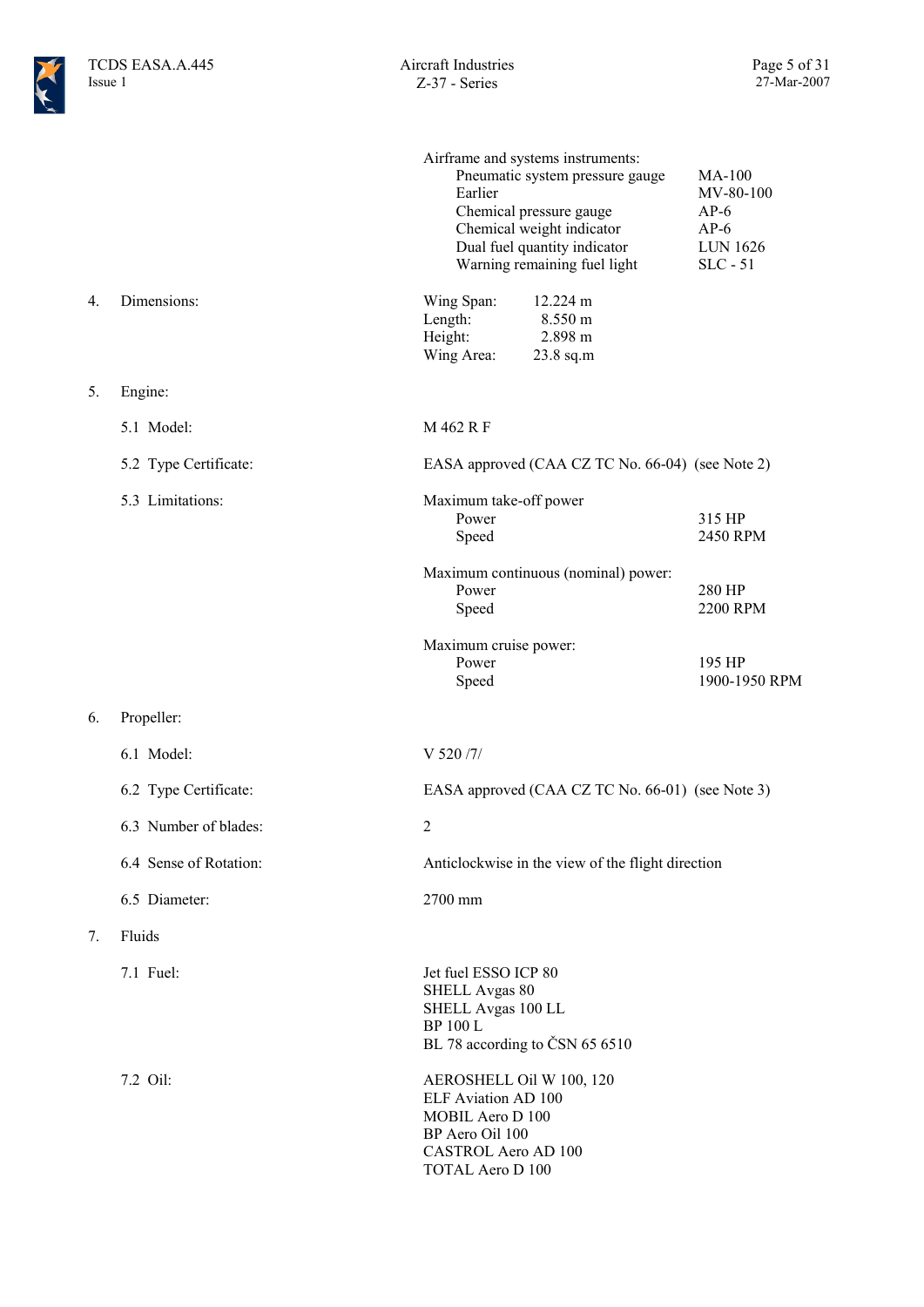|     | 7.3 Coolant                          | None                                                                             |                              |                    |
|-----|--------------------------------------|----------------------------------------------------------------------------------|------------------------------|--------------------|
| 8.  | Fluid capacities                     |                                                                                  |                              |                    |
|     | 8.1. Fuel:                           | Total:<br>Main Fuel Tank<br><b>Auxiliary Fuel Tank</b>                           | 127 liters<br>127 liters     |                    |
|     |                                      | Usable:<br>Main Fuel Tank<br><b>Auxiliary Fuel Tank</b>                          | 126.5 liters<br>126.5 liters |                    |
|     | 8.2. Oil:                            | 17.3 liters                                                                      |                              |                    |
| 9.  | Air Speeds:                          | Never exceeding speed                                                            | V <sub>NE</sub>              | 270 km/h IAS       |
|     |                                      | Maximum speed for normal<br>manoeuvers                                           | $V_{NO}$                     | 175 km/h IAS       |
|     |                                      | Design manoeuvring speed                                                         | $V_A$                        | 170 km/h IAS       |
|     |                                      | Maximum flaps extended speed                                                     | $V_{FE}$                     | 150 km/h IAS       |
|     | 10. Maximum Operating Altitude:      | Without agricultural equipment                                                   |                              | 4000 m             |
|     |                                      | With agricultural equipment                                                      |                              | 3670 m             |
|     | 11. All-Weather Operation Capability | VFR-Day operations                                                               |                              |                    |
|     | 12. Maximum Weights:                 | Maximum take-off weight<br>for aerial works<br>cargo                             |                              | 1850 kg<br>1725 kg |
|     | 13. Center of Gravity Range:         | 23 - 31 % MAC                                                                    |                              |                    |
|     | 14. Datum:                           | Fuselage System frame No. 1 (firewall)                                           |                              |                    |
|     | 15. Mean Aerodynamic Cord (MAC):     | 2.0 <sub>m</sub>                                                                 |                              |                    |
|     | 16. Leveling Means:                  | Identical with the basic fuselage level – see the Aircraft<br>Maintenance Manual |                              |                    |
| 17. | Minimum Flight Crew:                 | $\mathbf{1}$                                                                     |                              |                    |
| 18. | Number of seats:                     | 2 including the pilot seat, category for aerial works only                       |                              |                    |
| 19. | Baggage/Cargo Compartments:          | for aerial works, (in chemical<br>tank, 650 l volume)                            |                              | $600 \text{ kg}$   |
|     |                                      | for cargo                                                                        |                              | 490 kg             |
| 20. | Wheels and Tyres:                    | Main landing gear wheel K 560.3-00-7<br>with tyre 556 x 163 mm Model 2           |                              |                    |
|     |                                      | Rear landing gear wheel K 290-00-7<br>with tyre 290 x 110 mm Ant shimmy          |                              |                    |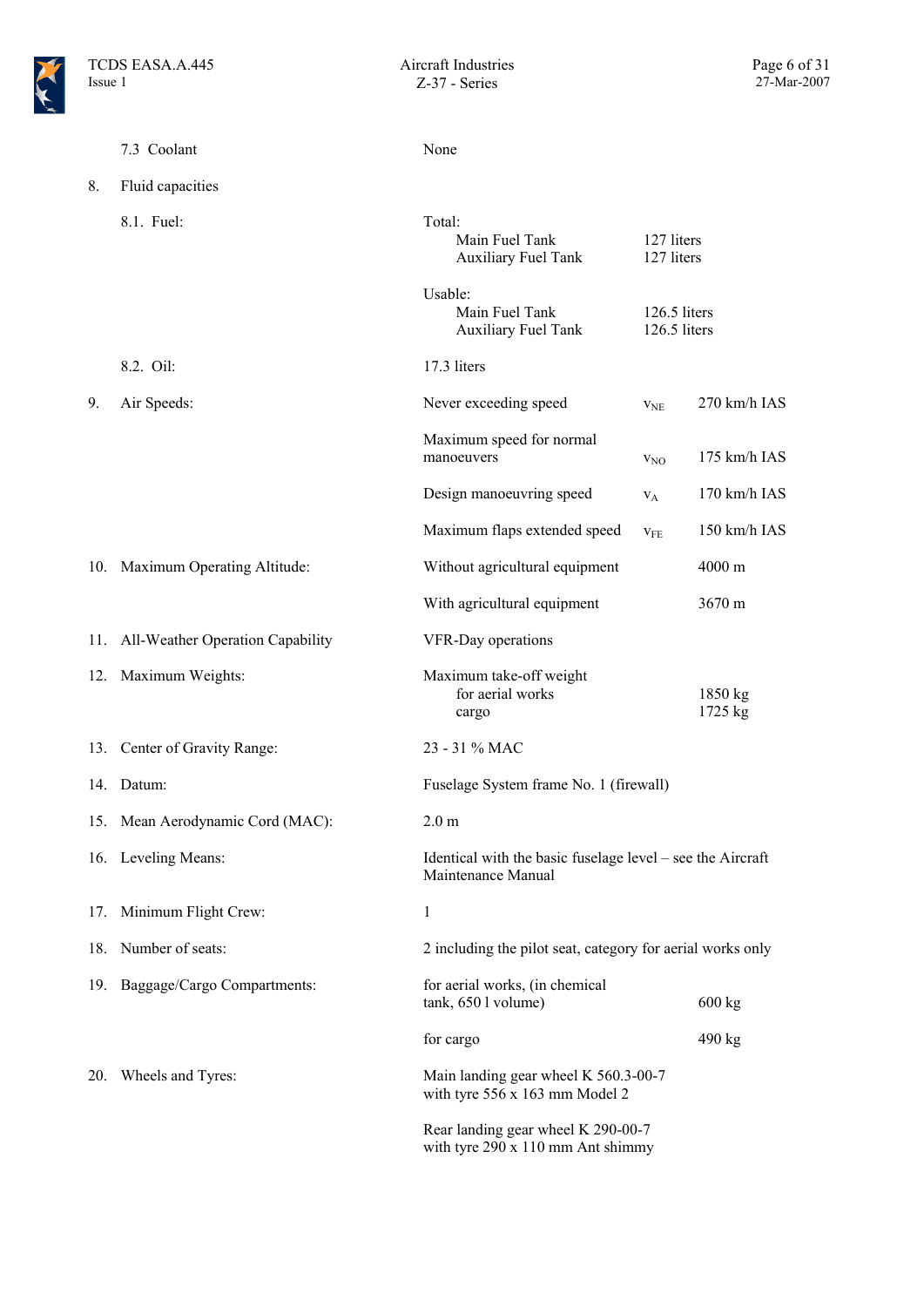

| 21. Control surface deflections: | Ailerons              | up<br>down                       | $+26^{\circ}$ ±1°<br>$-18,5^{\circ} \pm 1^{\circ}$             |
|----------------------------------|-----------------------|----------------------------------|----------------------------------------------------------------|
|                                  | Elevator              | up<br>down                       | $+35^{\circ}-0^{\circ}$ +2°<br>$-20^{\circ}$ - $0^{\circ}$ +2° |
|                                  | Rudder                |                                  | $\pm 26^{\circ} + 2^{\circ} - 1^{\circ}$                       |
|                                  | Inner flaps           | retracted<br>take-off<br>landing | $8.5^\circ$<br>$18.5^\circ$<br>$53.5^\circ$                    |
|                                  | Outer flaps           | retracted<br>take-off<br>landing | $5^{\circ}$<br>$15^{\circ}$<br>$50^{\circ}$                    |
| 22. Load factors:                | Aerial works<br>Cargo |                                  | $+3.5$ g $-1.4$ g<br>$+3.8$ g $-1.52$ g                        |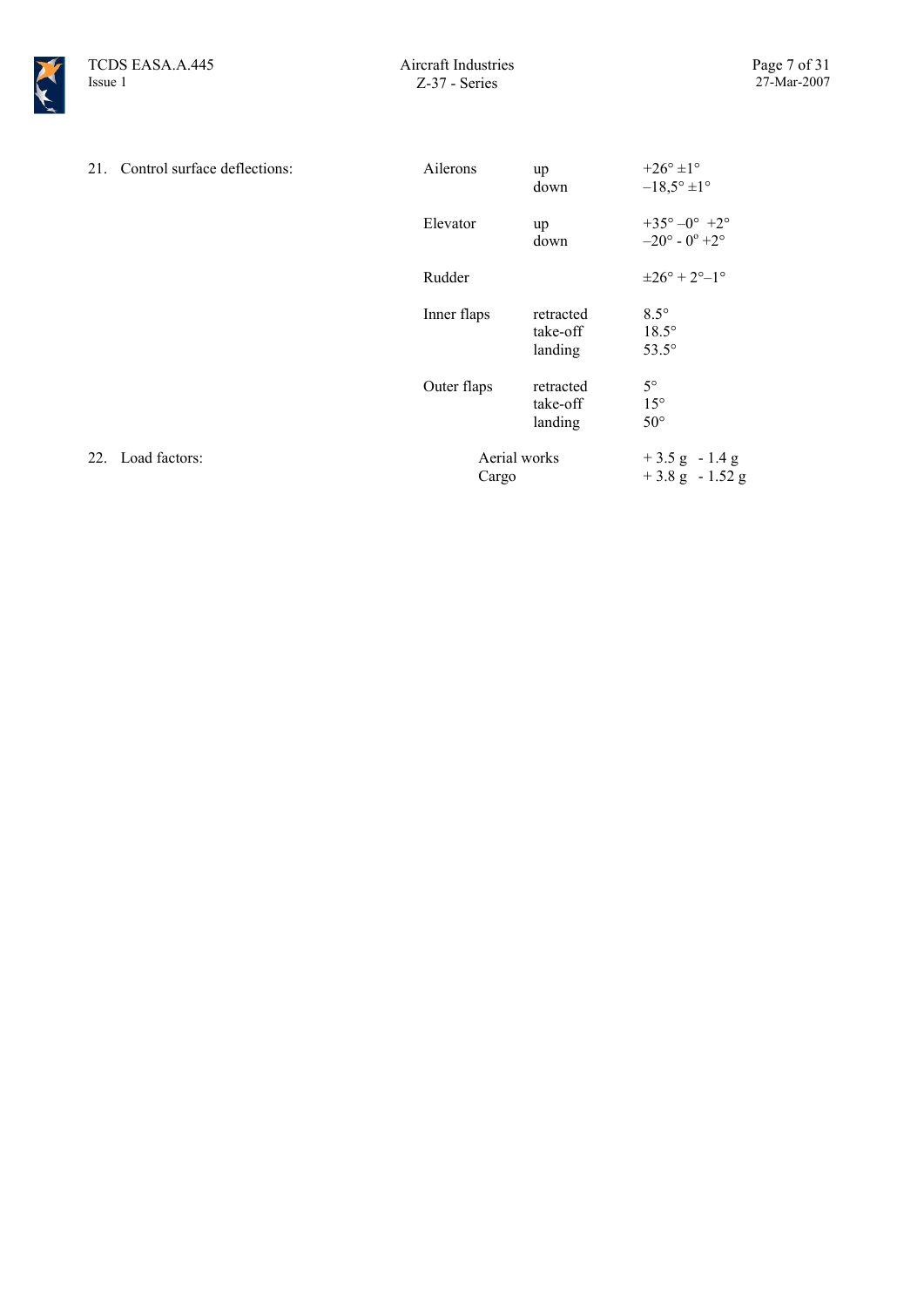

#### **A.IV. Operating and Service Instructions**

1. Flight manual:

| -In Czech language: | Letová příručka pro letoun $Z - 37$ |
|---------------------|-------------------------------------|
|                     | $Do-Z37-1010.0$                     |

2. Maintenance manual:

| -In Czech language: | Technický popis letounu $Z - 37$<br>$Do-Z37-1023.0$                                               |
|---------------------|---------------------------------------------------------------------------------------------------|
| -In Czech language: | Příručka pro obsluhu a údržbu letounu $Z - 37$<br>$Do-Z37-1031.0$                                 |
| -In Czech language: | Technický popis a návod k obsluze násypného zařízení LN 2-00<br>Do-Z37-1042.0                     |
| -In Czech language: | Popis a návod k obsluze nádrže mechanického náhonu<br>$Do-Z37-1045.0$                             |
| -In Czech language: | Popis a návod k obsluze rozmetacího a poprašovacího zařízení<br>$Do-Z37-1040.0$                   |
| -In Czech language: | Popis a návod k obsluze postřikovacího zařízení, vodní trysky, olejové<br>trysky<br>Do-Z37-1041.0 |

3. Operational manuals for engine and propeller:

| -In Czech language: | Příručka: Letecký motor M 462 RF - technický popis a návod k obsluze |
|---------------------|----------------------------------------------------------------------|
| -In Czech language: | Technický popis a provozní instrukce vrtule V 520                    |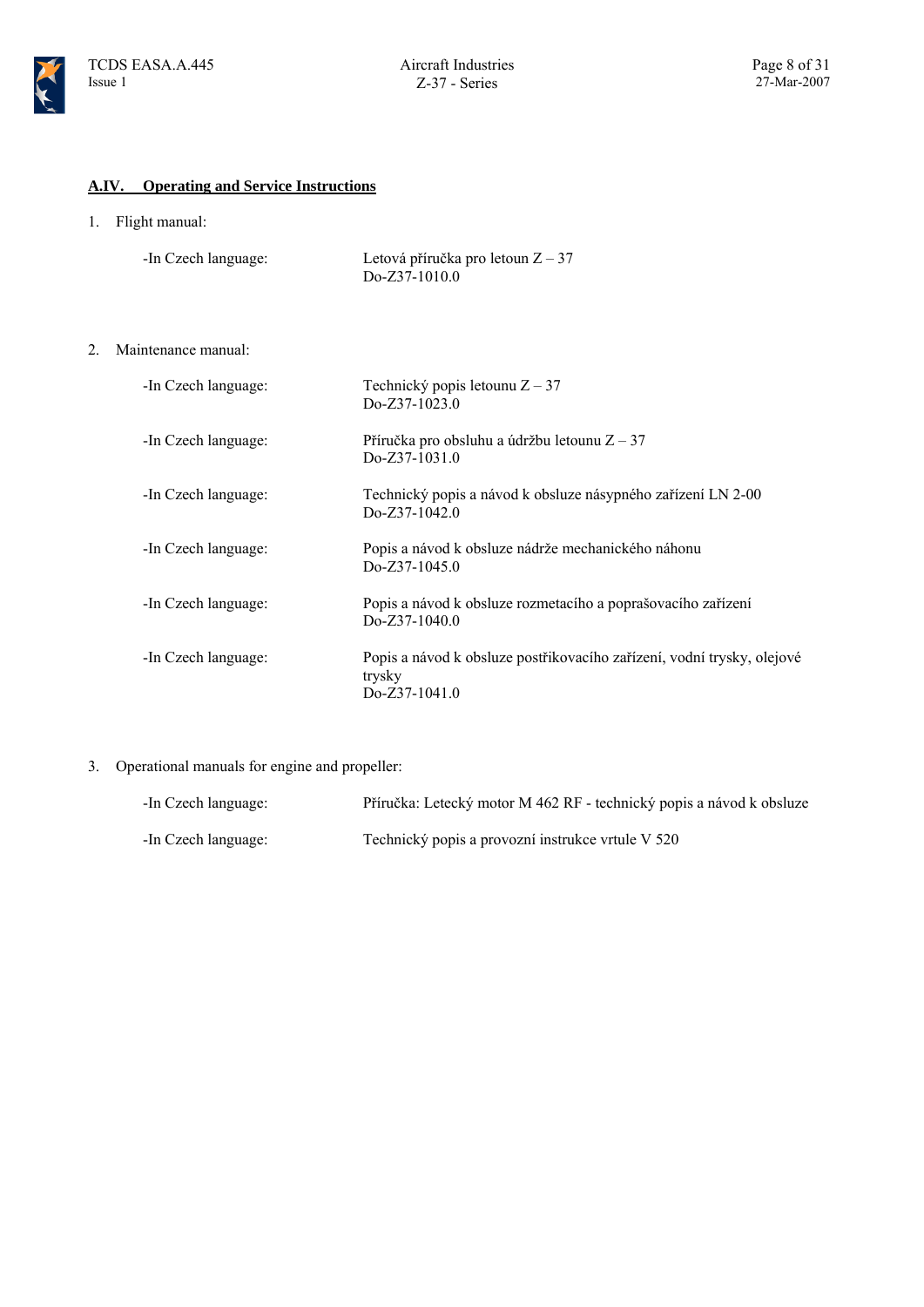

#### **A.V. Notes**

| Note 1: | No general restrictions applicable. Any restrictions necessary for a single airplane to be listed in the |
|---------|----------------------------------------------------------------------------------------------------------|
|         | Certificate of Airworthiness of the affected airplane                                                    |

- Note 2: The EASA type certification standard includes that of CAA Cz TC No. 66-04 based on individual EU member state acceptance or certification of this standard prior to 28 September 2003. Other standards confirming to TC/TCDS standards certificated by individual EU member state prior to 28 September 2003 are also acceptable.
- Note 3: The EASA type certification standard includes that of CAA Cz TC No. 66-01 based on individual EU member state acceptance or certification of this standard prior to 28 September 2003. Other standards confirming to TC/TCDS standards certificated by individual EU member state prior to 28 September 2003 are also acceptable.

### **SECTION A2: Reserved**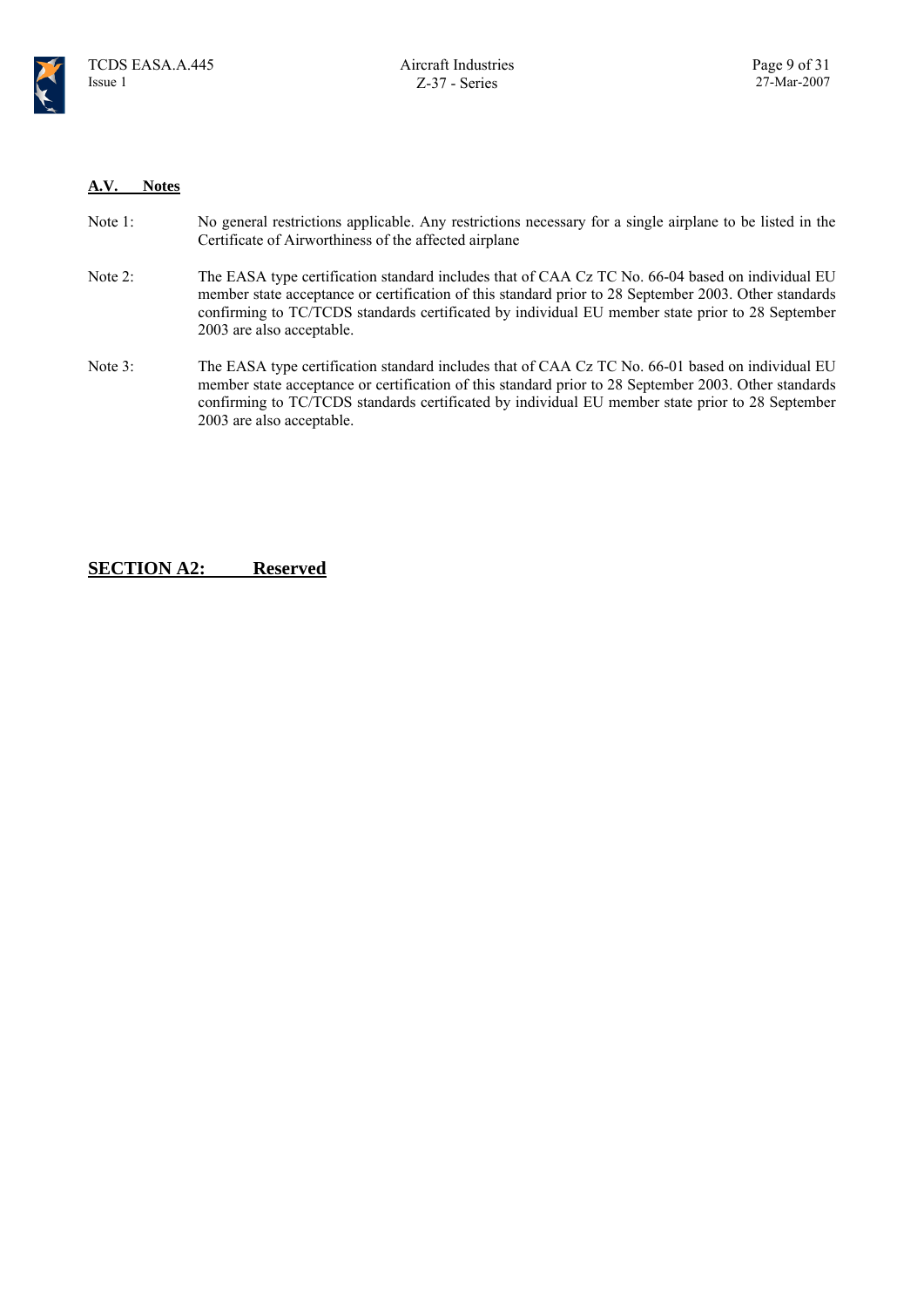### **SECTION B1: GENERAL, Z - 37 - 2 Type Design**

#### **B.I. General**

- 1. a) Type: b) Variant:
- 2. Airworthiness Category: Restricted (see Note 1)
- 3. Type Certificate Holder: Aircraft Industries, a.s.
- 4. Manufacturer: From S/N 00-10

 $Z - 37$  $Z - 37 - 2$ 

Na Záhonech 1177 686 04 Kunovice CZECH REPUBLIC

LET, n.p. 686 04 Kunovice 1177 CZECH REPUBLIC

- 5. Certification Application Date: --
- 6. The CAA CZ Certificate Date: 07.05.1967
- 7. EASA Type Certificate Date 27-Mar-2007 (reissue, EASA)

EASA Type Certificate replaces Czech Type Certificate No. 66-05

#### **B.II. Certification Basis**

1. Reference Date for determining the applicable - requirements 2. Certification Basis -- 3. Airworthiness Requirements: British Civil Airworthiness Requirements BCAR, Section D, valid to date 01.12.1963 4. Requirements elected to comply: None 5. EASA Special Conditions: None 6. EASA Exemptions: D2-7 5.1 The side component of the wind at which the directional controllability at taxiing complies with regulation is not determined. D2-8 5.4.1 Longitudinal control forces change caused by concurrent increase of engine power and flaps retraction is 16 to 19 daN D2-9 2.1.3 Non-compliance with requirement for control force balancing at aft position of center of gravity, maximum continuous power of the engine and maximum take-off weight

at  $0.9 v_{N<sub>O</sub>}$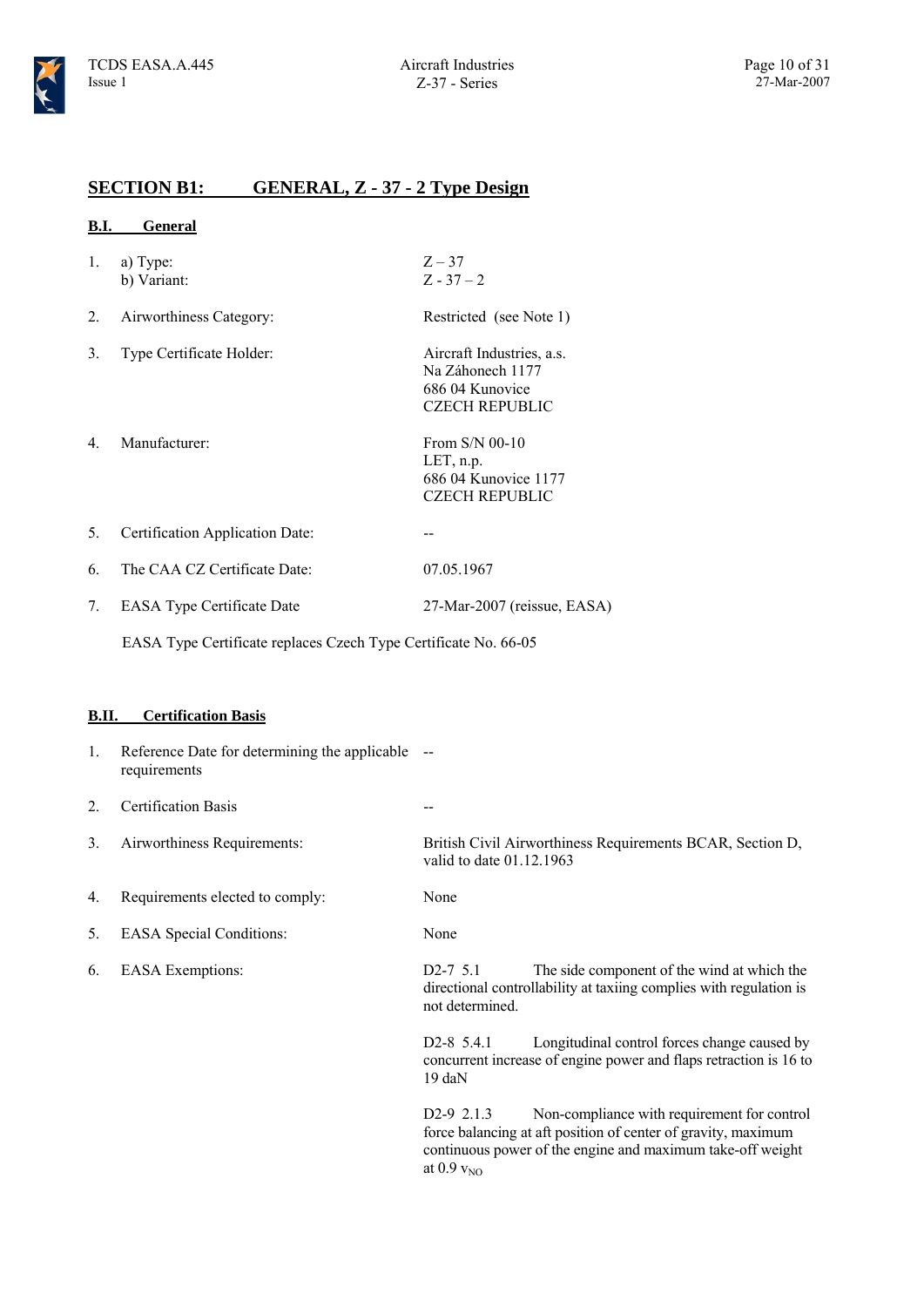D2-9 2.1.6 Non-compliance with requirement for control force balancing at forward position of center of gravity at descent flight with engine idle in the speed range from 1.2 to  $1.4 v<sub>SO</sub>$ 

D5-5 3.3 Supplement - not installed emergency heating of suction air for carburetor

D5-8 7 Fuel and oil piping in the engine space is not fireresistant

D5-8 2.1.2 Oil tank, its installation and attachment is not fireproof

D6-1 4.2.1 e) Not installed flight indicator of oil quantity that is required with regard to the engine oil usage for the setting of propeller blades

| $D6-78.1$             | Non-compliant color of position lights     |
|-----------------------|--------------------------------------------|
| D <sub>6</sub> -7 5.2 | Non-compliant intensity of position lights |
| $D6-7$ 5.3            | Non-compliant intensity of position lights |
| None                  |                                            |
| None                  |                                            |

#### **B.III. Technical Characteristics and Operational Limitations**

7. EASA Equivalent Safety Findings:

8. EASA Environmental Standards:

| 1. | Type Design Definition: | Specification Sheet, drawing No. Z37.0000-00/1 |                                                                                                                               |  |
|----|-------------------------|------------------------------------------------|-------------------------------------------------------------------------------------------------------------------------------|--|
| 2. | Description:            | dual control system.                           | Z - 37 aircraft is two-seat, single-engine, low-wing aircraft of<br>compound design using metal and fabric materials and with |  |
| 3. | Equipment:              | Standard equipment of the forward cockpit:     |                                                                                                                               |  |
|    |                         | Flight and navigation instruments:             |                                                                                                                               |  |
|    |                         | Magnetic compass                               | <b>LUN 1221</b>                                                                                                               |  |
|    |                         | Altimeter                                      | <b>LUN 1121</b>                                                                                                               |  |
|    |                         | Airspeed indicator with over-pulling           |                                                                                                                               |  |
|    |                         | indication                                     | <b>LUN 1107</b>                                                                                                               |  |
|    |                         | Vertical speed indicator                       | <b>LUN 1147</b>                                                                                                               |  |
|    |                         | Turn indicator                                 | LUN 1213                                                                                                                      |  |
|    |                         | Stall warning indication light                 | $CHS-39$                                                                                                                      |  |
|    |                         | Engine instruments:                            |                                                                                                                               |  |
|    |                         | RPM indicator                                  | <b>LUN 1312</b>                                                                                                               |  |
|    |                         | Blower pressure gauge                          | <b>LUN 1401</b>                                                                                                               |  |
|    |                         | Quadruplicate indicator of engine              |                                                                                                                               |  |
|    |                         | parameters                                     | <b>LUN 1527</b>                                                                                                               |  |
|    |                         |                                                |                                                                                                                               |  |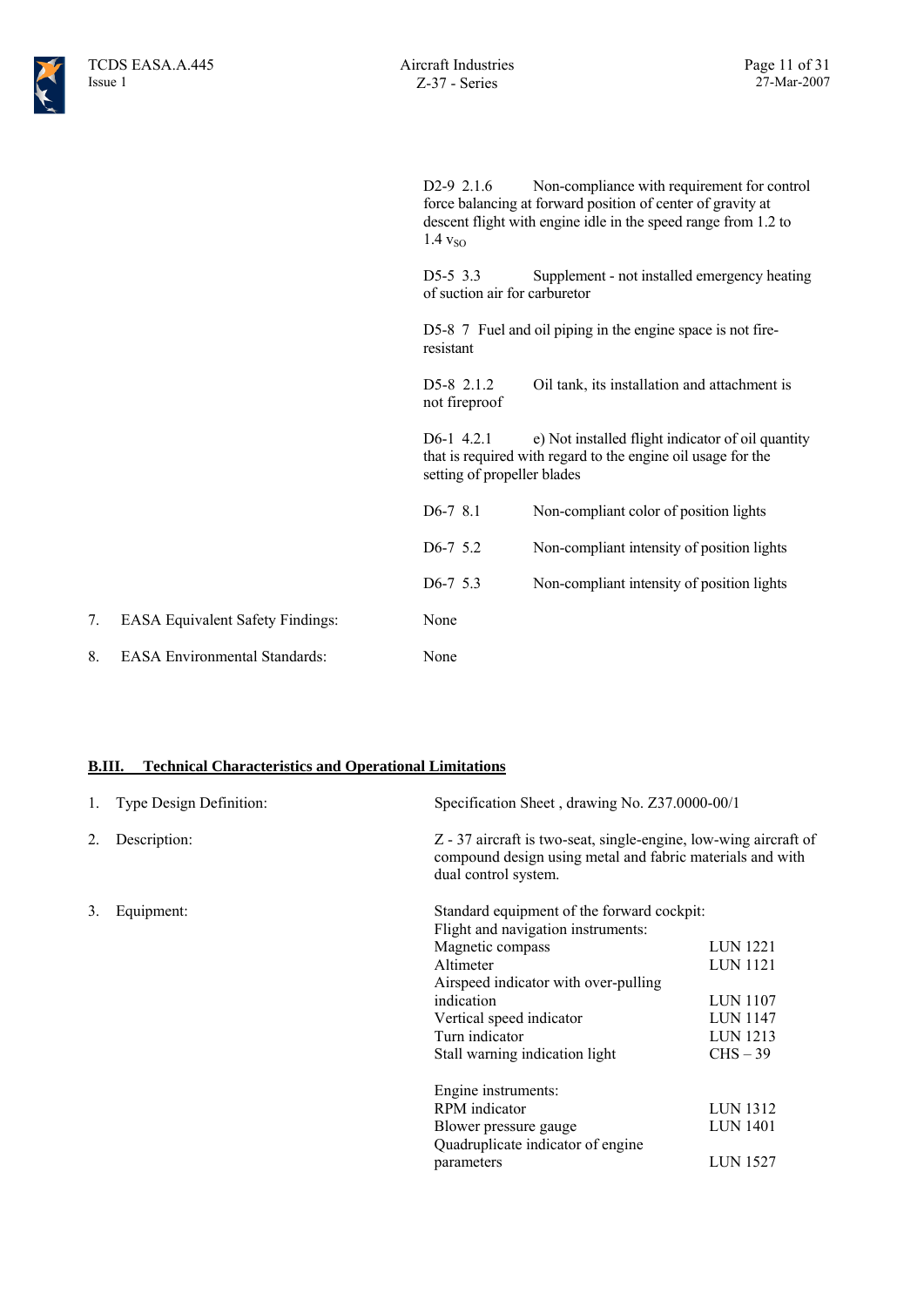

| Cylinder heads thermometer<br>Volt-ammeter<br>or<br>Warning light of engine fire | <b>LUN 1380</b><br>LUN 2715 from<br>3-rd series<br>VA 240 to 2-nd<br>series<br>$SLC - 51$ |
|----------------------------------------------------------------------------------|-------------------------------------------------------------------------------------------|
| Inlet air temperature indicator<br>Dynamo warning light                          | <b>TUE - 48</b><br>$SLC - 51$                                                             |
| Airframe and systems instruments:<br>Pneumatic system thermometer                | MV-80                                                                                     |
| Fuel indicator<br>Remaining fuel warning light                                   | <b>LUN 1626</b><br>$SLC - 51$                                                             |
| Standard equipment of the rear cockpit:                                          |                                                                                           |
| Flight and navigation instruments:                                               |                                                                                           |
| Altimeter                                                                        | <b>LUN 1121</b>                                                                           |
| Airspeed indicator                                                               | LUN 1106                                                                                  |
| Vertical speed indicator                                                         | <b>LUN 1147</b>                                                                           |
| Turn indicator                                                                   | LUN 1213                                                                                  |
|                                                                                  |                                                                                           |
| Engine instruments:                                                              |                                                                                           |
| <b>RPM</b> indicator                                                             | <b>LUN 1312</b>                                                                           |
| Blower pressure gauge                                                            | <b>LUN 1401</b>                                                                           |
| Quadruple indicator of engine parameters                                         |                                                                                           |
|                                                                                  | <b>LUN 1527</b>                                                                           |
| Warning light of engine fire                                                     | $SLC - 51$                                                                                |
| Inlet air temperature indicator                                                  | <b>TUE - 48</b>                                                                           |
| Dynamo warning light                                                             | $SLC - 51$                                                                                |
| Push-button for over-switching of                                                |                                                                                           |
| indicators                                                                       | A 09-9430-64                                                                              |
|                                                                                  |                                                                                           |
| Airframe and systems instruments:                                                |                                                                                           |
| Fuel cock position warning light                                                 | $SLC - 51$                                                                                |
| Mechanical indicator of the elevator                                             |                                                                                           |
| trim tab position                                                                | Z37.4411-00                                                                               |
| Mechanical indicator                                                             |                                                                                           |
| of the oil cooler flap position                                                  | Z237.8230-00                                                                              |
| Mechanical indicator                                                             |                                                                                           |
| of the sun-blind position                                                        | Z237.7360-00                                                                              |
|                                                                                  |                                                                                           |
| Wing Span:                                                                       | 12.224 m                                                                                  |
| Length:                                                                          | 8.550 m                                                                                   |
| Height:                                                                          | 2.898 m                                                                                   |
| Wing Area                                                                        | 23.8 sq.m                                                                                 |
|                                                                                  |                                                                                           |
| M 462 R F                                                                        |                                                                                           |
| EASA approved (CAA CZ TC No. 66-04) (see Note 2)                                 |                                                                                           |
|                                                                                  |                                                                                           |
| Maximum take-off power                                                           |                                                                                           |
| Power                                                                            | 315 HP                                                                                    |
| Speed                                                                            | 2450 RPM                                                                                  |
|                                                                                  |                                                                                           |

Maximum continuous power Power 280 HP<br>Speed 2200 RF 2200 RPM

- 4. Dimensions:
- 5. Engine:
- 
- 5.2 Type Certificate:
- 5.3 Limitations:

5.1 Model: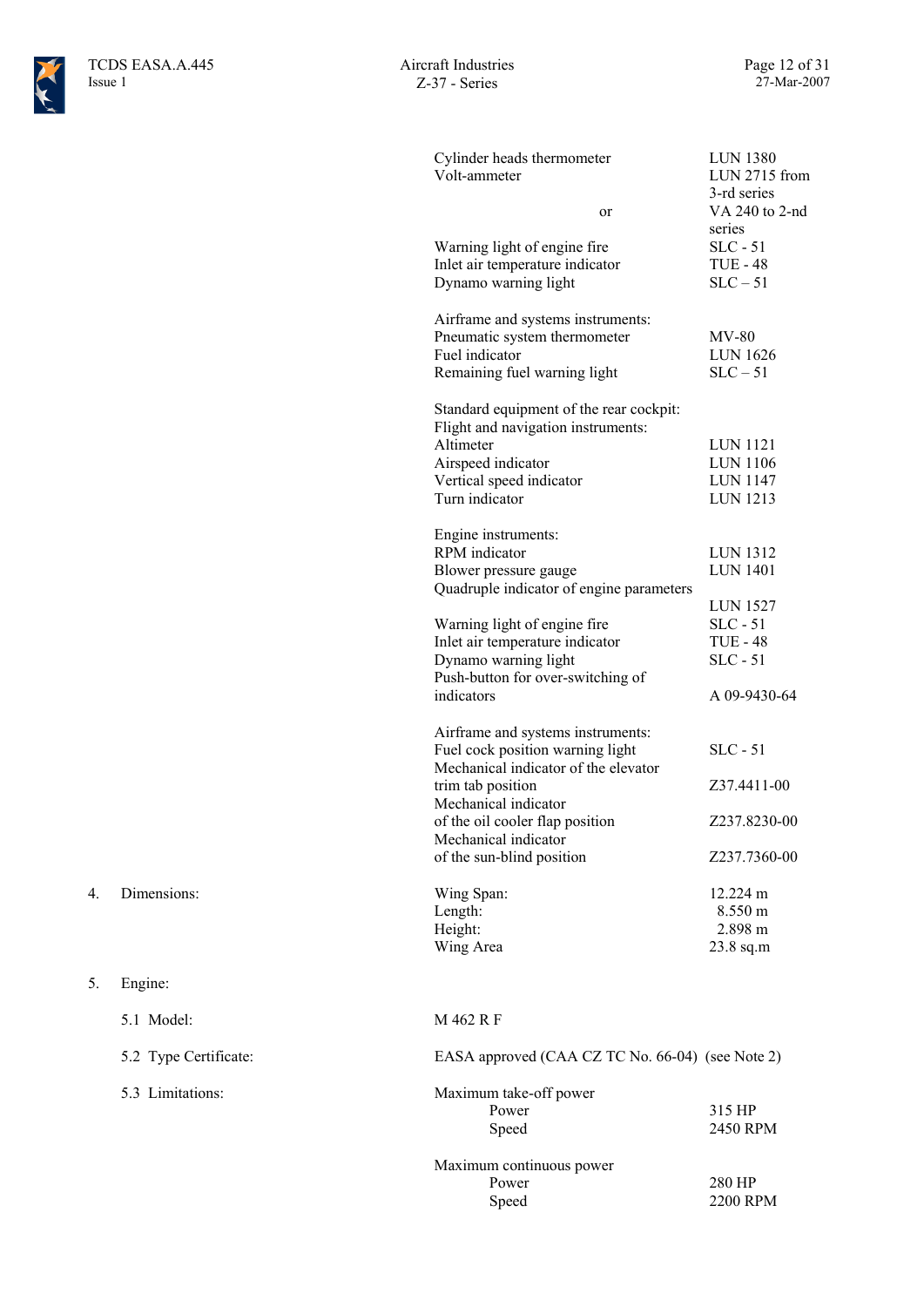

|     |                                    | Maximum cruise power<br>Power<br>Speed                                                                                                          |                          | 195 HP<br>1900-1950 RPM      |
|-----|------------------------------------|-------------------------------------------------------------------------------------------------------------------------------------------------|--------------------------|------------------------------|
| 6.  | Propeller:                         |                                                                                                                                                 |                          |                              |
|     | 6.1 Model:                         | V 520 /7/                                                                                                                                       |                          |                              |
|     | 6.2 Type Certificate:              | EASA approved (CAA Cz TC No. 66-01) (see Note 3)                                                                                                |                          |                              |
|     | 6.3 Number of blades:              | $\overline{2}$                                                                                                                                  |                          |                              |
|     | 6.4 Sense of Rotation:             | Anticlockwise in the view of the flight direction                                                                                               |                          |                              |
|     | 6.5 Diameter:                      | 2700 mm                                                                                                                                         |                          |                              |
| 7.  | Fluids                             |                                                                                                                                                 |                          |                              |
|     | 7.1. Fuel:                         | Jet fuel ESSO ICP 80<br><b>SHELL Avgas 80</b><br>SHELL Avgas 100 LL<br><b>BP 100 L</b><br>BL 78 according to ČSN 65 6510                        |                          |                              |
|     | 7.2. Oil:                          | AEROSHELL Oil W 100, 120<br>ELF Aviation AD 100<br>MOBIL Aero D 100<br>BP Aero Oil 100<br><b>CASTROL Aero AD 100</b><br><b>TOTAL Aero D 100</b> |                          |                              |
| 8.  | Fluid capacities                   |                                                                                                                                                 |                          |                              |
|     | 8.1. Fuel:                         | Total:<br>Main Fuel Tank<br><b>Auxiliary Fuel Tank</b>                                                                                          |                          | 127 liters<br>127 liters     |
|     |                                    | Usable:<br>Main Fuel Tank<br><b>Auxiliary Fuel Tank</b>                                                                                         |                          | 126.5 liters<br>126.5 liters |
|     | 8.2. Oil:                          | 17.3 litres                                                                                                                                     |                          |                              |
| 9.  | Air Speeds:                        | Never exceeding speed                                                                                                                           | $V_{NE}$                 | 270 km/h IAS                 |
|     |                                    | Maximum speed for normal<br>manoeuvers                                                                                                          | $V_{NO}$                 | 175 km/h IAS                 |
|     |                                    | Design manoeuvring speed                                                                                                                        | $V_A$                    | 170 km/h IAS                 |
|     |                                    | Maximum flaps extended speed                                                                                                                    | $\mathbf{v}_\mathrm{FE}$ | 150 km/h IAS                 |
| 10. | Maximum Operating Altitude:        | 3785 m<br>(only without agricultural equipment)                                                                                                 |                          |                              |
| 11. | All-weather Operational Capability | VFR-Day operations                                                                                                                              |                          |                              |
| 12. | Maximum Weights:                   | Maximum take-off weight                                                                                                                         |                          | 1600 kg                      |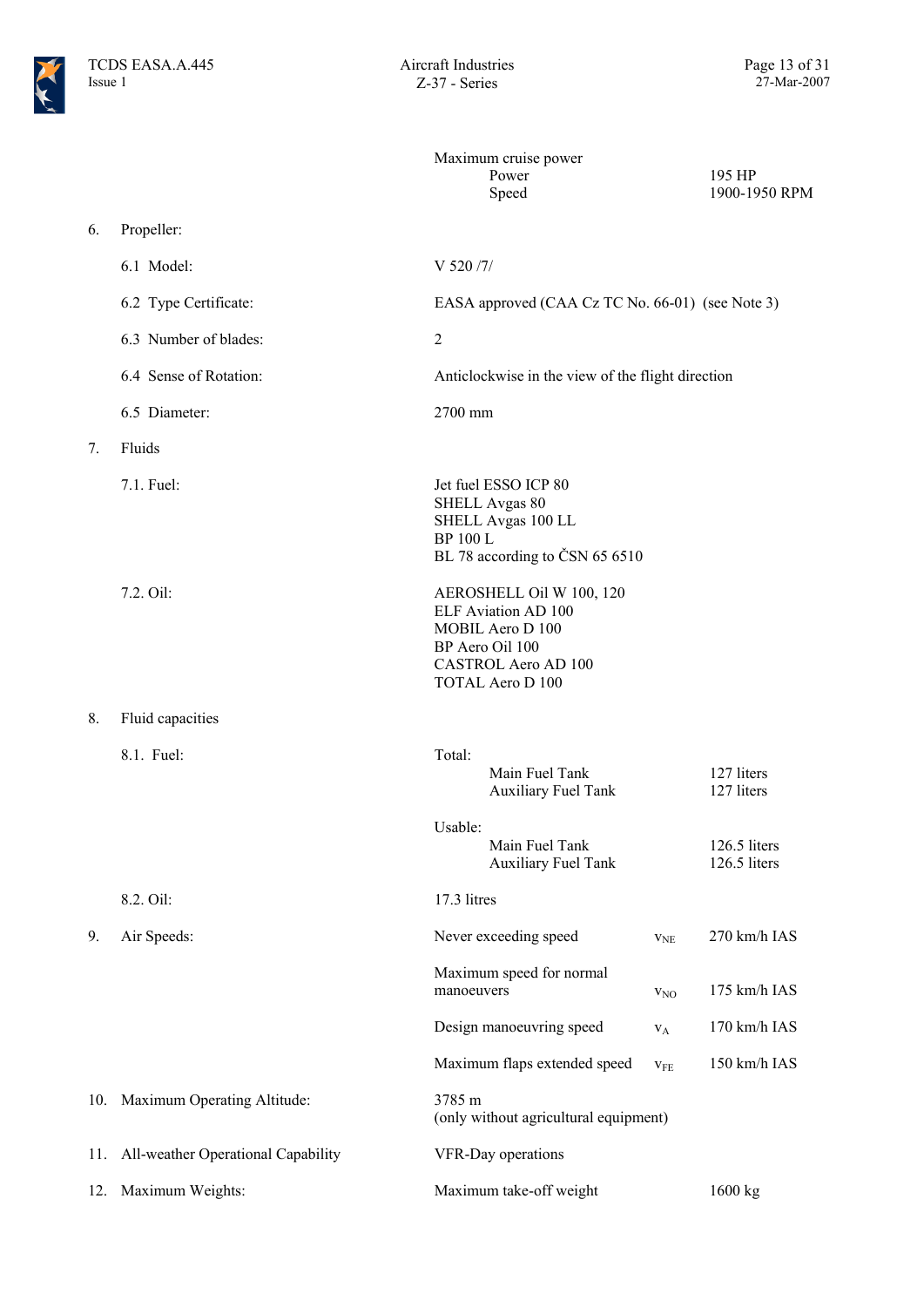

|     | 13. Center of Gravity Range:      | 23 - 31 % MAC                                                                    |                                  |                                                                |
|-----|-----------------------------------|----------------------------------------------------------------------------------|----------------------------------|----------------------------------------------------------------|
|     | 14. Datum:                        | Fuselage System frame No. 1 (firewall)                                           |                                  |                                                                |
|     | 15. Mean Aerodynamic Chord (MAC): | 2.0 <sub>m</sub>                                                                 |                                  |                                                                |
|     | 16. Levelling Means:              | Identical with the basic fuselage level – see the Aircraft<br>Maintenance Manual |                                  |                                                                |
|     | 17. Minimum Flight Crew:          | $\mathbf{1}$                                                                     |                                  |                                                                |
|     | 18. Number of seats:              | 2 including the pilot seat                                                       |                                  |                                                                |
|     | 19. Baggage/Cargo Compartments:   | 38 kg                                                                            |                                  |                                                                |
| 20. | Wheels and Tyres:                 | Main landing gear wheel K 560.3-00-7<br>with tyre 556 x 163 mm Model 2           |                                  |                                                                |
|     |                                   | Rear landing gear wheel K 290-00-7<br>with tyre 290 x 110 mm Ant shimmy          |                                  |                                                                |
|     | 21. Control surface deflections:  | Ailerons                                                                         | up<br>down                       | $+26^{\circ}$ ±1°<br>$-18,5^{\circ} \pm 1^{\circ}$             |
|     |                                   | Elevator                                                                         | up<br>down                       | $+35^{\circ}-0^{\circ}$ +2°<br>$-20^{\circ}$ - $0^{\circ}$ +2° |
|     |                                   | Rudder                                                                           |                                  | $+26^{\circ} + 2^{\circ} - 1^{\circ}$                          |
|     |                                   | Inner flaps                                                                      | retracted<br>take-off<br>landing | $8.5^\circ$<br>$18.5^\circ$<br>$53.5^\circ$                    |
|     |                                   | Outer flaps                                                                      | retracted<br>take-off<br>landing | $5^\circ$<br>$15^{\circ}$<br>$50^{\circ}$                      |
|     | 22. Load factors:                 | Limit load factor                                                                |                                  | $+3.8$ g $-1.4$ g                                              |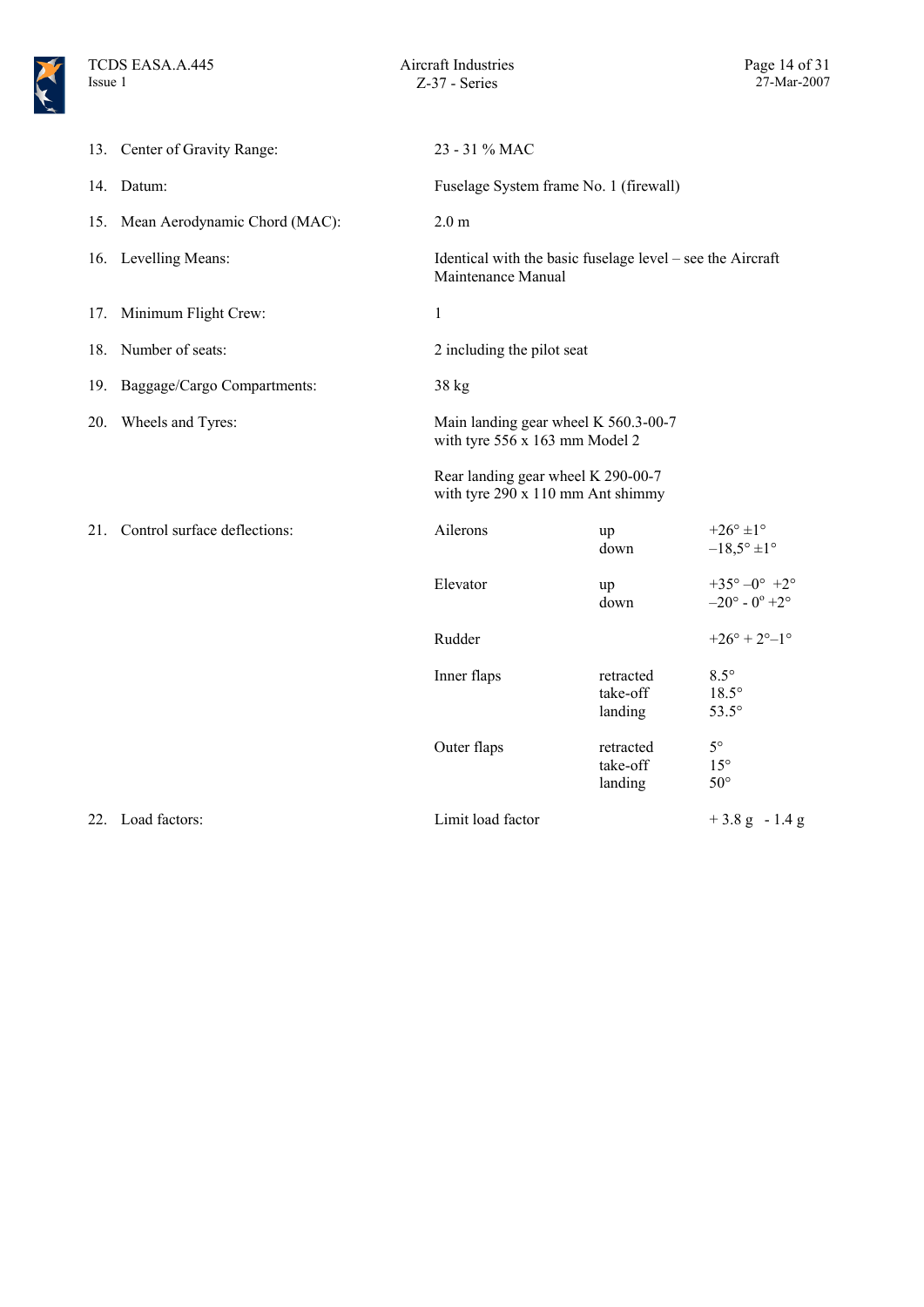

### **B.IV. Operating and Service Instructions**

1. Flight manual:

|    | -In Czech language: | Letová příručka pro letoun $Z - 37$<br>Do-Z37-1010.0                          |
|----|---------------------|-------------------------------------------------------------------------------|
|    | -In Czech language: | Doplněk k letové příručce pro letoun $Z - 37 - 2$<br>Do-Z37-3022.0            |
| 2. | Maintenance manual: |                                                                               |
|    | -In Czech language: | Technický popis letounu $Z - 37$<br>$Do-Z37-1023.0$                           |
|    | -In Czech language: | Doplněk k technickému popisu pro letoun Z-37-2<br>$DoZ37-3022.0$              |
|    | -In Czech language: | Příručka pro obsluhu a údržbu letounu $Z - 37$<br>Do-Z37-1031.0               |
|    | -In Czech language: | Doplněk k příručce pro obsluhu a údržbu letounu $Z - 37 - 2$<br>Do-Z37-3022.0 |
|    | -In Czech language: | Palubní a elektrické přístroje použité na letounu $Z - 37$<br>Do-Z37-3311.0   |
|    |                     |                                                                               |

3. Operational manuals for engine and propeller:

| -In Czech language: | Příručka: Letecký motor M 462 RF - technický popis a návod k obsluze |
|---------------------|----------------------------------------------------------------------|
| -In Czech language: | Technický popis a provozní instrukce vrtule V 520                    |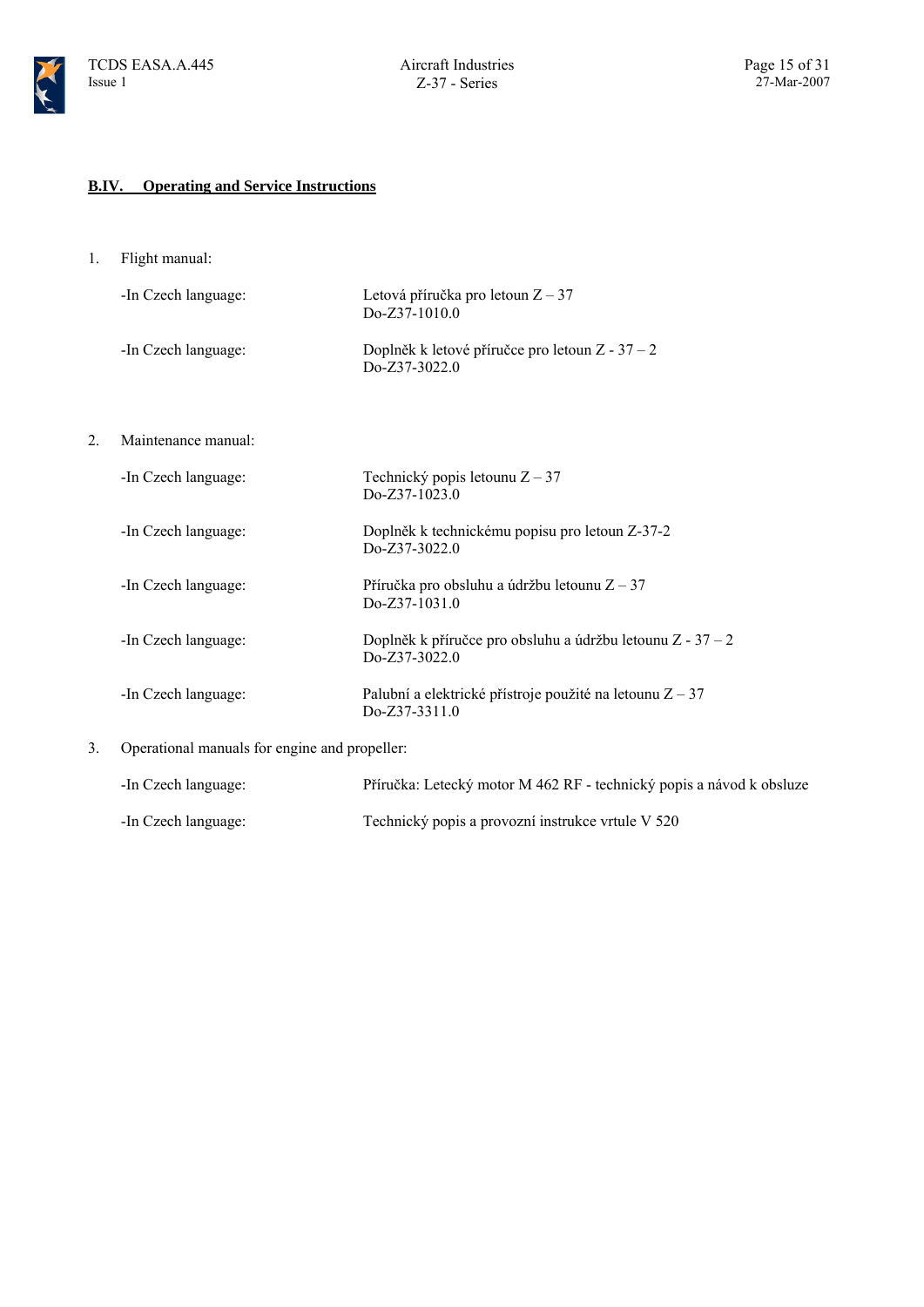

#### **B.V. Notes**

- Note 1: No general restrictions applicable. Any restrictions necessary for a single airplane to be listed in the Certificate of Airworthiness of the affected airplane
- Note 2: The EASA type certification standard includes that of CAA Cz TC No. 66-04 based on individual EU member state acceptance or certification of this standard prior to 28 September 2003. Other standards confirming to TC/TCDS standards certificated by individual EU member state prior to 28 September 2003 are also acceptable.
- Note 3: The EASA type certification standard includes that of CAA Cz TC No. 66-01 based on individual EU member state acceptance or certification of this standard prior to 28 September 2003. Other standards confirming to TC/TCDS standards certificated by individual EU member state prior to 28 September 2003 are also acceptable.

#### **SECTION B2: Reserved**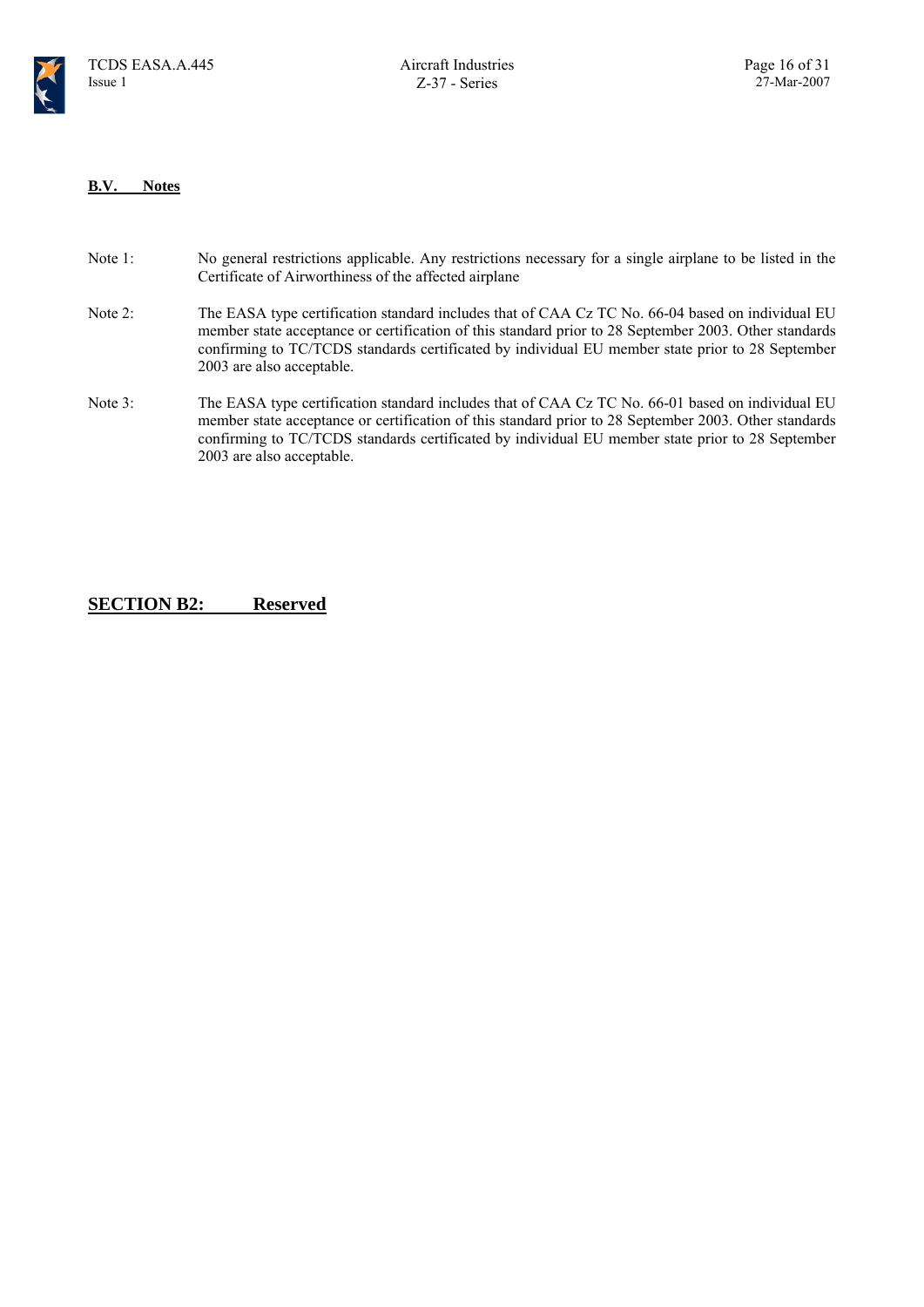$Z - 37$ Z - 37A

### **SECTION C1: GENERAL, Z - 37A Type Design**

| General |
|---------|
|         |

- 1. a) Type: b) Variant:
- 2. Airworthiness Category: Restricted Category (see Note 1)
- 3. Type Certificate Holder: Aircraft Industries, a.s.

686 04 Kunovice CZECH REPUBLIC 4. Manufacturer: From S/N 01-05 to S/N 25-38 LET, n.p. 686 04 Kunovice 1177 CZECH REPUBLIC

Na Záhonech 1177

- 5. Certification Application Date: --
- 6. The CAA CZ Certificate Date: 03.01.1971
- 7. EASA Type Certificate Date 27-Mar-2007

EASA Type Certificate replaces Czech Type Certificate No. 66-05

#### **C.II. Certification Basis**

| 1. | Reference Date for determining the applicable --<br>requirements |                          |                                                                                                                                                                                               |
|----|------------------------------------------------------------------|--------------------------|-----------------------------------------------------------------------------------------------------------------------------------------------------------------------------------------------|
| 2. | <b>Certification Basis</b>                                       |                          |                                                                                                                                                                                               |
| 3. | Airworthiness Requirements:                                      | valid to date 01.12.1963 | British Civil Airworthiness Requirements BCAR, Section D,                                                                                                                                     |
| 4. | Requirements elected to comply:                                  | None                     |                                                                                                                                                                                               |
| 5. | <b>EASA</b> Special Conditions:                                  | None                     |                                                                                                                                                                                               |
| 6. | <b>EASA</b> Exemptions:                                          | $D2-7$ 5.1               | The side component of the wind at which the<br>directional controllability at taxiing complies<br>with regulation is not determined.                                                          |
|    |                                                                  | $D2-8$ 5.4.1             | Longitudinal control forces change caused by<br>concurrent increase of engine power and flaps<br>retraction is 16 to 19 daN                                                                   |
|    |                                                                  | D <sub>2</sub> -9 2.1.3  | Non-compliance with requirement for control<br>force balancing at aft position of center of<br>gravity, maximum continuous power of the<br>engine and maximum take-off weight at $0.9 v_{NQ}$ |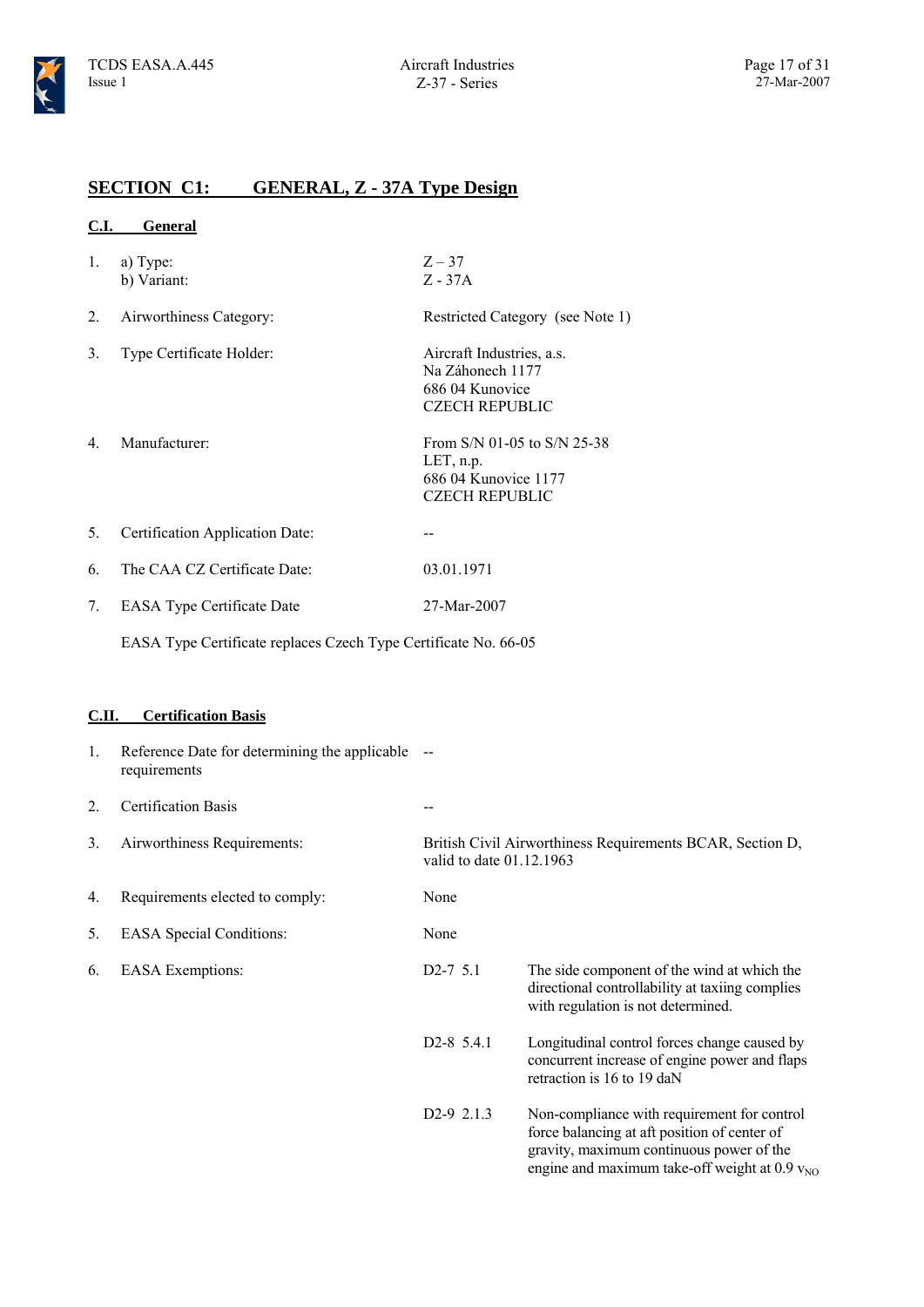|                                         | $D2-9$ 2.1.6            | Non-compliance with requirement for control<br>force balancing at forward position of center of<br>gravity at decent flight with engine idle in the<br>speed range from 1.2 to 1.4 $v_{\text{SO}}$ |
|-----------------------------------------|-------------------------|----------------------------------------------------------------------------------------------------------------------------------------------------------------------------------------------------|
|                                         | $D5-5$ 3.3              | Supplement - not installed emergency heating<br>of suction air for carburetor                                                                                                                      |
|                                         | D <sub>5</sub> -8 7     | Fuel and oil piping in the engine space is not<br>fire-resistant                                                                                                                                   |
|                                         | D5-8 2.1.2              | Oil tank, its installation and attachment is<br>not fireproof                                                                                                                                      |
|                                         | D <sub>6</sub> -1 4.2.1 | e) Not installed flight indicator of oil quantity<br>that is required with regard to the engine oil<br>usage for the setting of propeller blades                                                   |
|                                         | $D6-78.1$               | Non-compliant color of position lights                                                                                                                                                             |
|                                         | $D6-7$ 5.2              | Non-compliant intensity of position lights                                                                                                                                                         |
|                                         | $D6-7$ 5.3              | Non-compliant intensity of position lights                                                                                                                                                         |
| <b>EASA Equivalent Safety Findings:</b> | None                    |                                                                                                                                                                                                    |
| <b>EASA Environmental Standards:</b>    | None                    |                                                                                                                                                                                                    |
|                                         |                         |                                                                                                                                                                                                    |

#### **C.III. Technical Characteristics and Operational Limitations**

| 1. | Type Design Definition: | Specification Sheet, drawing No. Z37.0000-00/1                                                                      |               |
|----|-------------------------|---------------------------------------------------------------------------------------------------------------------|---------------|
| 2. | Description:            | Z - 37 aircraft is single-engine, low-wing aircraft of compound<br>design with usage of metal and fabric materials. |               |
| 3. | Equipment:              | Aircraft up to S/N 01-05                                                                                            |               |
|    |                         | Flight and navigation instruments:                                                                                  |               |
|    |                         | Magnetic compass                                                                                                    | LUN 1221-8    |
|    |                         | Altimeter                                                                                                           | LUN 1121.02-8 |
|    |                         | Airspeed indicator with over-pulling                                                                                |               |
|    |                         | indication                                                                                                          | LUN 1107-8    |
|    |                         | Vertical speed indicator                                                                                            | LUN 1147.10-8 |
|    |                         | Turn indicator                                                                                                      | LUN 1213-8    |
|    |                         | Stall warning indication light                                                                                      | $CHS - 39$    |
|    |                         | Engine instruments:                                                                                                 |               |
|    |                         | RPM indicator                                                                                                       | LUN 1341-48   |
|    |                         | Blower pressure gauge                                                                                               | LUN 1401-8    |
|    |                         | Quadruplicate indicator of engine                                                                                   |               |
|    |                         | parameters                                                                                                          | LUN 1527-8    |
|    |                         | Heads temperature thermometer                                                                                       | LUN 1380-8    |
|    |                         | Volt-ammeter                                                                                                        | LUN 2715-8    |
|    |                         | Warning light of engine fire                                                                                        | $SLC - 51$    |
|    |                         | Inlet air temperature indicator                                                                                     | $TUE-48$      |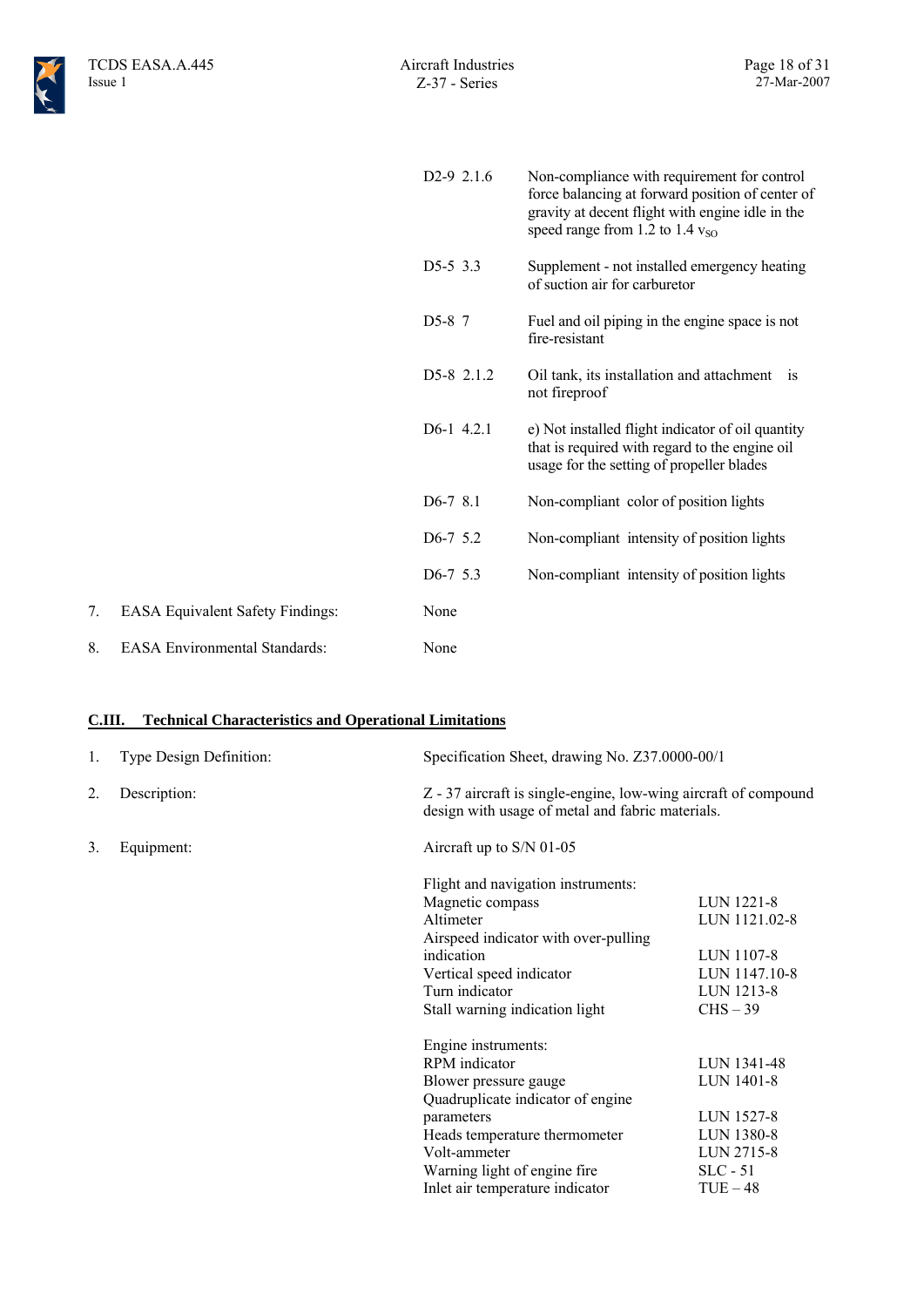|    |                        | Airframe and systems instruments:<br>Pneumatic system thermometer<br>Chemical pressure gauge<br>Chemical weight indicator<br>Fuelmeter<br>Warning light of remaining fuel | <b>MA-100</b><br>$AP-6$<br>LUN-1472-8<br>LUN 1626-8<br>$SLC - 51$ |
|----|------------------------|---------------------------------------------------------------------------------------------------------------------------------------------------------------------------|-------------------------------------------------------------------|
| 4. | Dimensions:            | Wing Span:<br>Length:<br>Height:<br>Wing Area:                                                                                                                            | 12.224 m<br>8.550 m<br>2.898 m<br>23.8 sq.m                       |
| 5. | Engine                 |                                                                                                                                                                           |                                                                   |
|    | 5.1 Model:             | M 462 R F                                                                                                                                                                 |                                                                   |
|    | 5.2 Type Certificate:  | EASA approved (CAA Cz TC No. 66-04) (see Note 2)                                                                                                                          |                                                                   |
|    | 5.3 Limitations:       | Maximum take-off power:<br>Power<br>Speed                                                                                                                                 | 315 HP<br>2450 RPM                                                |
|    |                        | Maximum continuous power:<br>Power<br>Speed                                                                                                                               | 280 HP<br>2200 RPM                                                |
|    |                        | Maximum cruise power:<br>Power<br>Speed                                                                                                                                   | 195 HP<br>1900-1950 RPM                                           |
| 6. | Propeller:             |                                                                                                                                                                           |                                                                   |
|    | 6.1 Model:             | V 520 /7/                                                                                                                                                                 |                                                                   |
|    | 6.2 Type Certificate:  | EASA approved (CAA Cz TC No. 66-01) (see Note 3)                                                                                                                          |                                                                   |
|    | 6.3 Number of blades:  | $\overline{2}$                                                                                                                                                            |                                                                   |
|    | 6.4 Sense of Rotation: | Anticlockwise in the view of the flight direction                                                                                                                         |                                                                   |
|    | 6.5 Diameter:          | 2700 mm                                                                                                                                                                   |                                                                   |
| 7. | Fluids:                |                                                                                                                                                                           |                                                                   |
|    | 7.1 Fuel:              | Jet fuel ESSO ICP 80<br>SHELL Avgas 80<br>SHELL Avgas 100 LL<br><b>BP 100 L</b><br>BL 78 according to ČSN 65 6510                                                         |                                                                   |
|    | 7.2 Oil:               | AEROSHELL Oil W 100, 120<br>ELF Aviation AD 100<br>MOBIL Aero D 100<br>BP Aero Oil 100<br><b>CASTROL Aero AD 100</b><br><b>TOTAL Aero D 100</b>                           |                                                                   |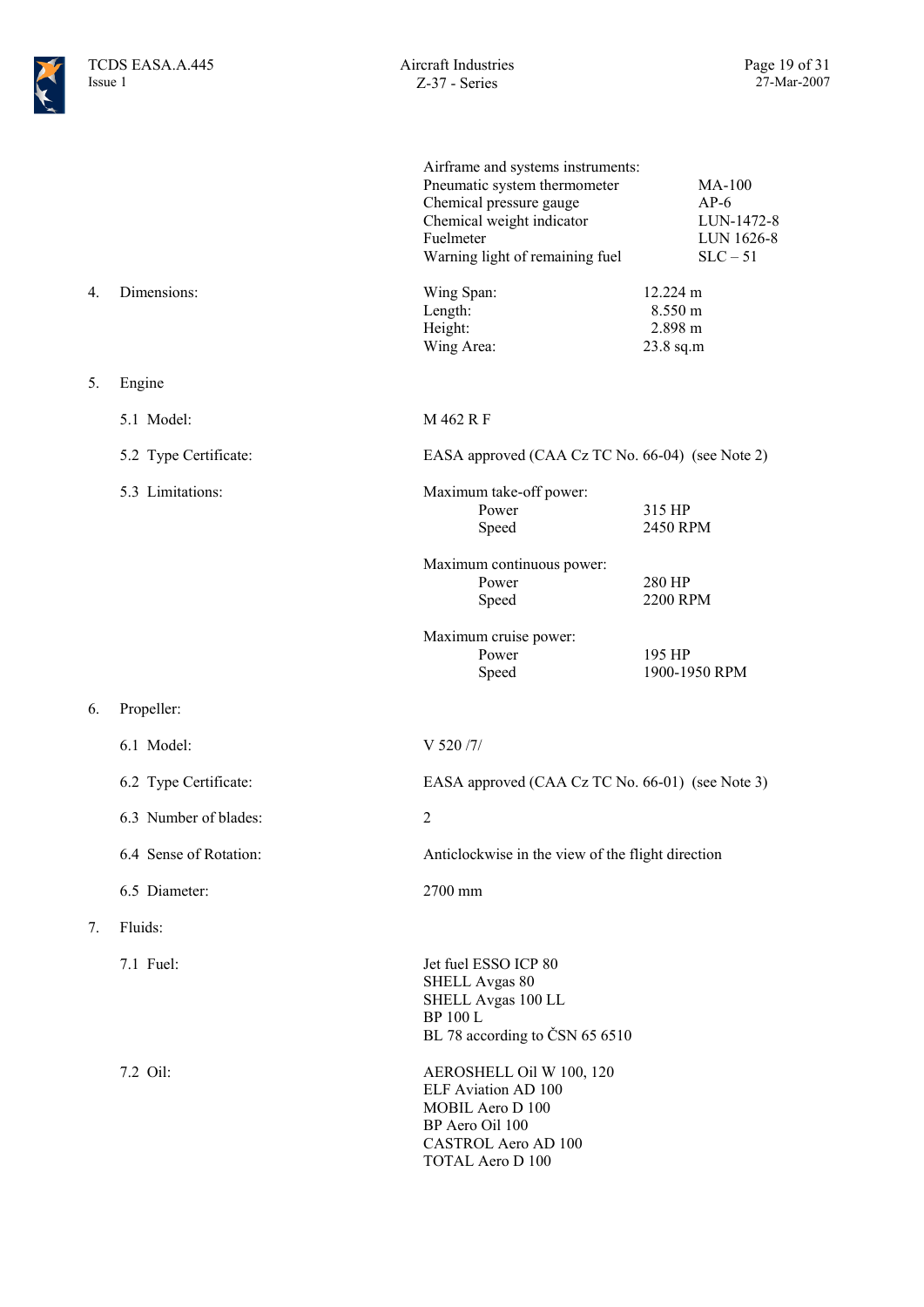

| 8. | Fluid capacities:                      |                  |                                                                                  |                 |                              |
|----|----------------------------------------|------------------|----------------------------------------------------------------------------------|-----------------|------------------------------|
|    | 8.1. Fuel:                             | Total:           | Main Fuel Tank<br><b>Auxiliary Fuel Tank</b>                                     |                 | 127 liters<br>127 liters     |
|    |                                        | Usable:          | Main Fuel Tank<br><b>Auxiliary Fuel Tank</b>                                     |                 | 126.5 liters<br>126.5 liters |
|    | 8.2. Oil:                              | 17,3 litres      |                                                                                  |                 |                              |
| 9. | Air Speeds:                            |                  | Never exceeding speed                                                            | V <sub>NE</sub> | 270 km/hr IAS                |
|    |                                        | maneuvers        | Maximum speed for normal                                                         | V <sub>NO</sub> | 175 km/hr IAS                |
|    |                                        |                  | Design manoeuvring speed                                                         | $V_A$           | 170 km/hr IAS                |
|    |                                        |                  | Maximum flaps extended speed                                                     | V <sub>FE</sub> | 150 km/hr IAS                |
|    | 10. Maximum Operating Altitude:        |                  | Without agricultural equipment                                                   |                 | 4000 m                       |
|    |                                        |                  | With agricultural equipment                                                      |                 | 3670 m                       |
|    | 11. All-weather Operational Capability |                  | VFR-Day operations                                                               |                 |                              |
|    | 12. Maximum Weights:                   |                  | Maximum take-off weight<br>- for aerial works<br>- cargo                         |                 | 1850 kg<br>1725 kg           |
|    | 13. Center of Gravity Range:           |                  | 23 - 31 % MAC                                                                    |                 |                              |
|    | 14. Datum:                             |                  | Fuselage System frame No. 1 (firewall)                                           |                 |                              |
|    | 15. Mean Aerodynamic Chord (MAC):      | 2.0 <sub>m</sub> |                                                                                  |                 |                              |
|    | 16. Leveling Means:                    |                  | Identical with the basic fuselage level – see the Aircraft<br>Maintenance Manual |                 |                              |
|    | 17. Minimum Flight Crew:               | 1                |                                                                                  |                 |                              |
|    | 18. Number of seats:                   |                  | 2 including the pilot seat, category for aerial works only                       |                 |                              |
|    | 19. Baggage/Cargo Compartments:        |                  | for aerial works, (in chemical<br>tank, 650 l volume)                            |                 | 600 kg                       |
|    |                                        | for cargo        |                                                                                  |                 | 490 kg                       |
|    | 20. Wheels and Tyres:                  |                  | Main landing gear wheel K 560.3-00-7<br>with tyre 556 x 163 mm Model 2           |                 |                              |
|    |                                        |                  | Rear landing gear wheel K 290-00-7<br>with tyre 290 x 110 mm Ant shimmy          |                 |                              |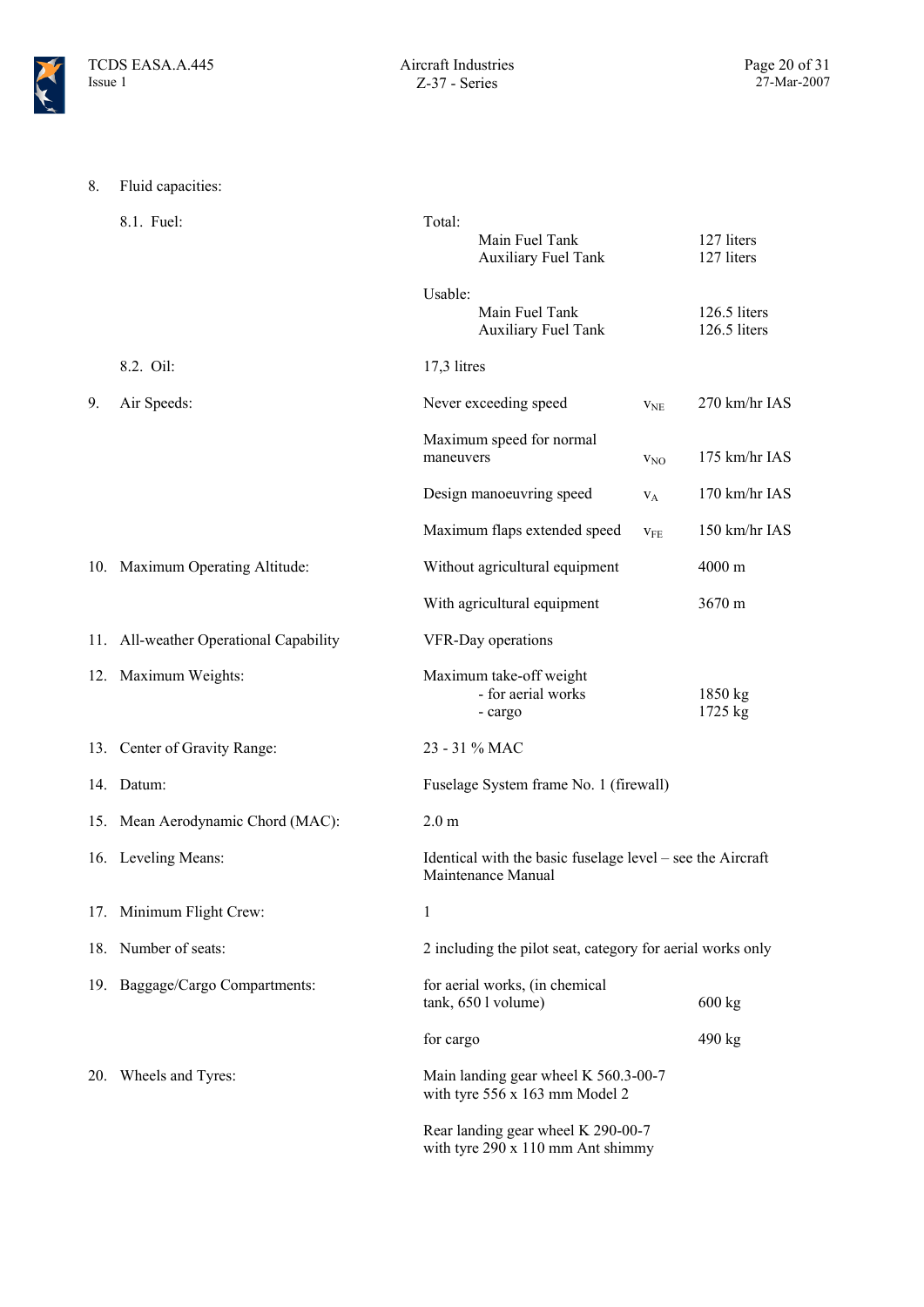

|     | 21. Control surface deflections: | Ailerons                  | up<br>down                       | $+26^{\circ}$ ±1°<br>$-18,5^{\circ} \pm 1^{\circ}$             |
|-----|----------------------------------|---------------------------|----------------------------------|----------------------------------------------------------------|
|     |                                  | Elevator                  | up<br>down                       | $+35^{\circ}-0^{\circ}$ +2°<br>$-20^{\circ}$ - $0^{\circ}$ +2° |
|     |                                  | Rudder                    |                                  | $\pm 26^\circ + 2^\circ - 1^\circ$                             |
|     |                                  | Inner flaps               | retracted<br>take-off<br>landing | $8.5^\circ$<br>$18.5^\circ$<br>$53.5^\circ$                    |
|     |                                  | Outer flaps               | retracted<br>take-off<br>landing | $5^{\circ}$<br>$15^{\circ}$<br>$50^{\circ}$                    |
| 22. | Load factors:                    | For aerial works<br>Cargo |                                  | $+3.5$ g $-1.4$ g<br>$+3.8$ g $-1.52$                          |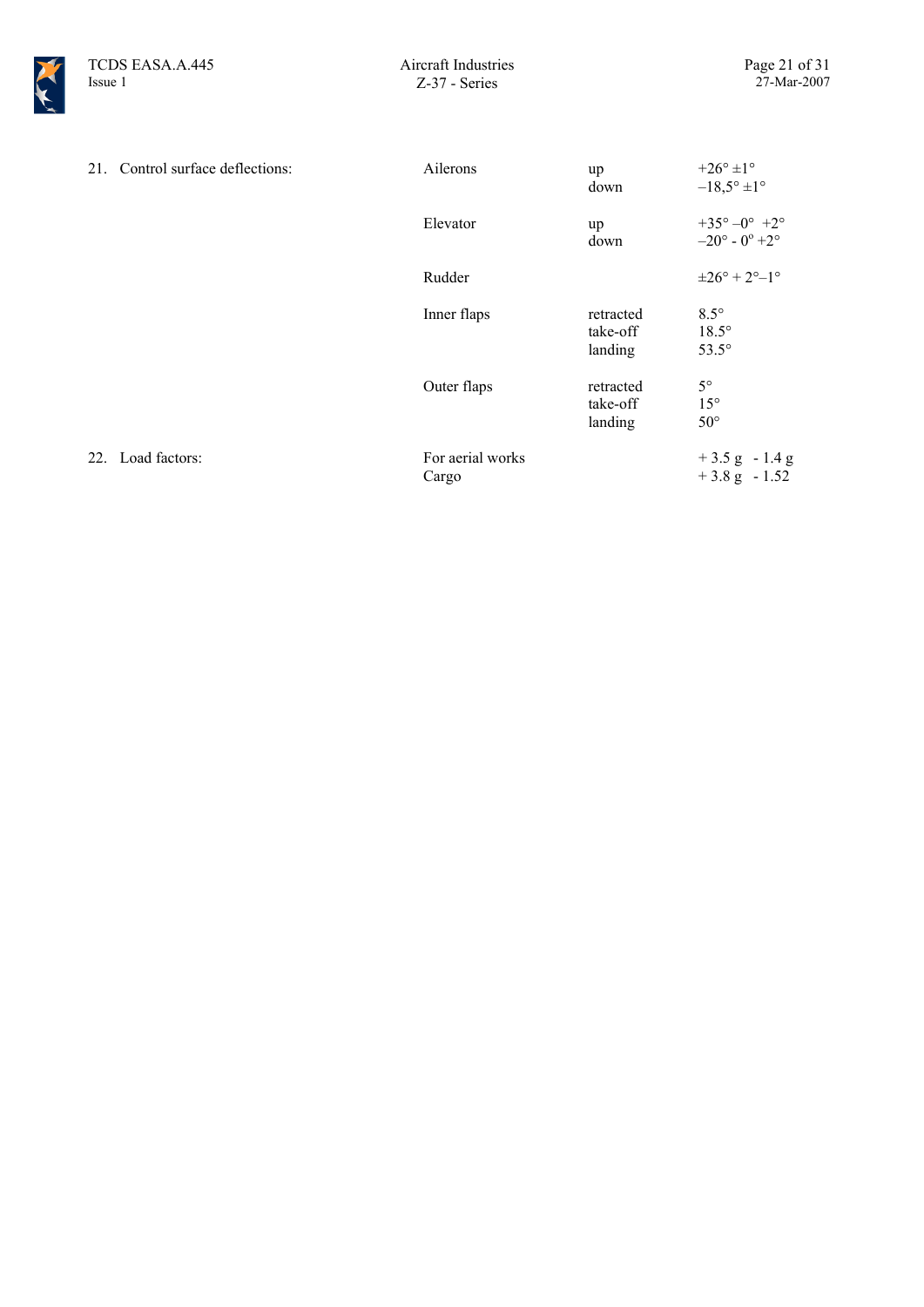### **C.IV. Operating and Service Instructions**

1. Flight manual:

|    | -In Czech language: | Letová příručka pro letoun Z - 37A<br>Do-Z37-1011.1                                                 |
|----|---------------------|-----------------------------------------------------------------------------------------------------|
| 2. | Maintenance manual: |                                                                                                     |
|    | -In Czech language: | Technický popis letounu Z - 37A<br>Do-Z37-1021.1                                                    |
|    | -In Czech language: | Příručka pro obsluhu a údržbu letounu Z - 37A<br>$Do-Z37-1031.0$                                    |
|    | -In Czech language: | Technický popis a návod k obsluze násypného zařízení LN 2-00<br>$Do-Z37-1042.0$                     |
|    | -In Czech language: | Popis a návod k obsluze nádrže mechanického náhonu<br>$Do-Z37-1045.0$                               |
|    | -In Czech language: | Popis a návod k obsluze rozmetacího a poprašovacího zařízení<br>$Do-Z37-1040.0$                     |
|    | -In Czech language: | Popis a návod k obsluze postřikovacího zařízení, vodní trysky, olejové<br>trysky<br>$Do-Z37-1041.0$ |

3. Operational manuals for engine and propeller:

| -In Czech language: | Příručka: Letecký motor M 462 RF - technický popis a návod k obsluze |
|---------------------|----------------------------------------------------------------------|
| -In Czech language: | Technický popis a provozní instrukce vrtule V 520                    |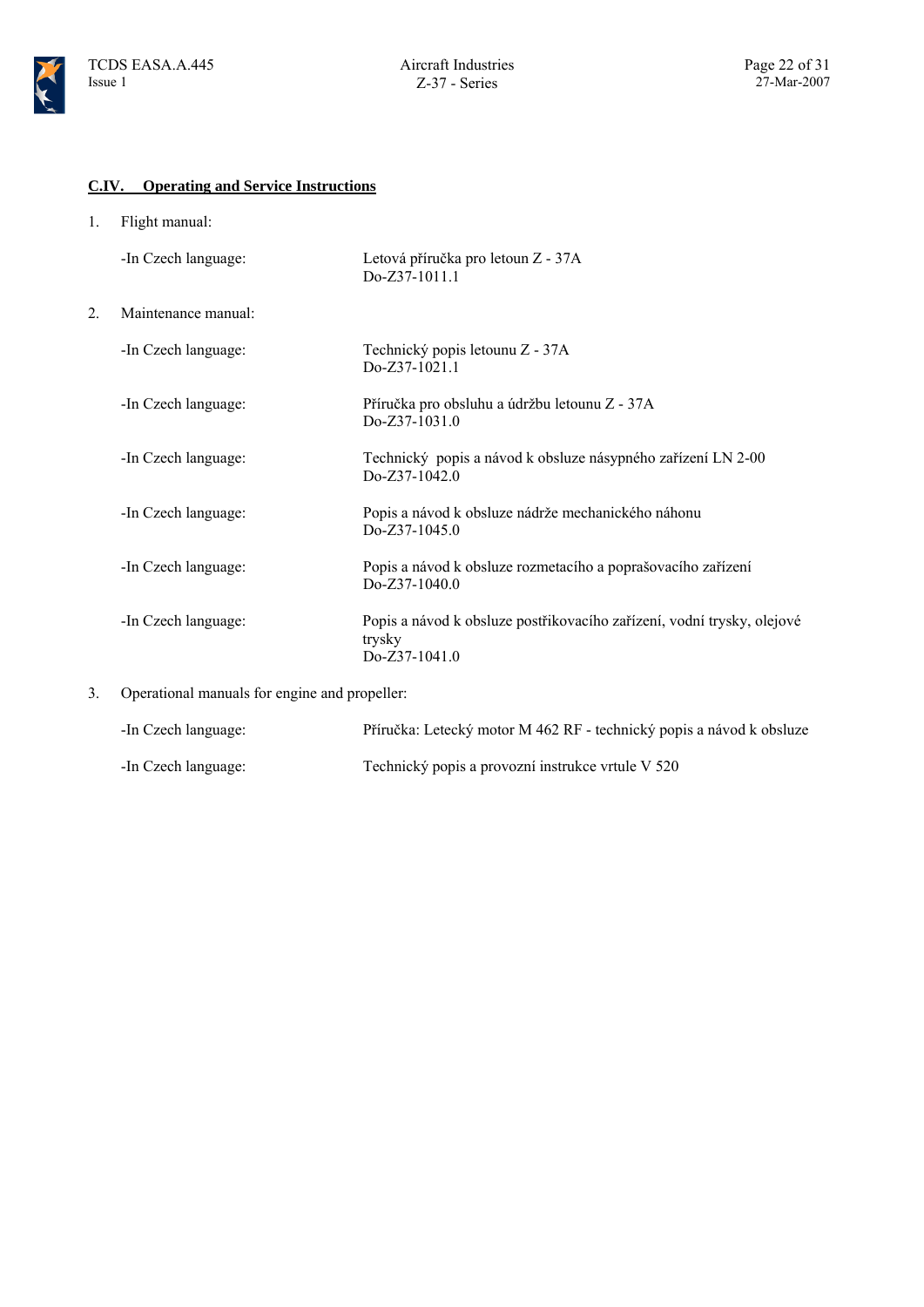

#### **C.V. Notes**

- Note 1: No general restrictions applicable. Any restrictions necessary for a single airplane to be listed in the Certificate of Airworthiness of the affected airplane
- Note 2: The EASA type certification standard includes that of CAA Cz TC No. 66-04 based on individual EU member state acceptance or certification of this standard prior to 28 September 2003. Other standards confirming to TC/TCDS standards certificated by individual EU member state prior to 28 September 2003 are also acceptable.
- Note 3: The EASA type certification standard includes that of CAA Cz TC No. 66-01 based on individual EU member state acceptance or certification of this standard prior to 28 September 2003. Other standards confirming to TC/TCDS standards certificated by individual EU member state prior to 28 September 2003 are also acceptable.

**SECTION C2: Reserved**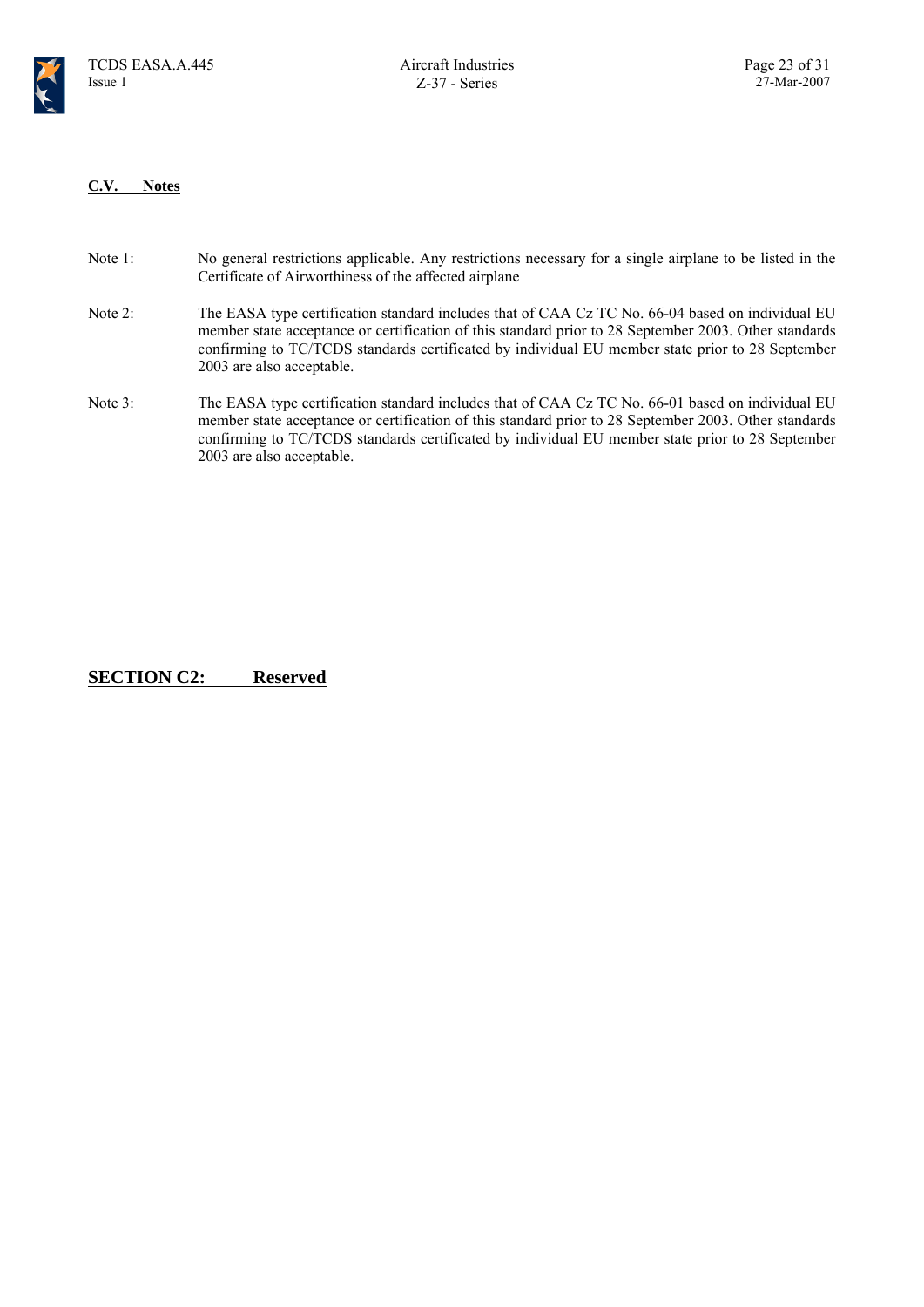### **SECTION D1: GENERAL, Z - 37A - 2 Type Design**

| <b>D.I.</b> | General                                                                                        |                                                              |                                                                                                                                                                                      |
|-------------|------------------------------------------------------------------------------------------------|--------------------------------------------------------------|--------------------------------------------------------------------------------------------------------------------------------------------------------------------------------------|
| 1.          | a)Type:<br>b)Variant:                                                                          | $Z - 37$<br>$Z - 37A - 2$                                    |                                                                                                                                                                                      |
| 2.          | Airworthiness Category:                                                                        |                                                              | Restricted (see Note 1)                                                                                                                                                              |
| 3.          | Type Certificate Holder:                                                                       | Na Záhonech 1177<br>686 04 Kunovice<br><b>CZECH REPUBLIC</b> | Aircraft Industries, a.s.                                                                                                                                                            |
| 4.          | Manufacturer:                                                                                  | From S/N 05-17<br>LET, n.p.<br><b>CZECH REPUBLIC</b>         | 686 04 Kunovice 1177                                                                                                                                                                 |
| 5.          | Certification Application Date:                                                                | $-$                                                          |                                                                                                                                                                                      |
| 6.          | The CAA CZ Certificate Date:                                                                   | 03.01.1971                                                   |                                                                                                                                                                                      |
| 7.          | <b>EASA Type Certificate Date:</b>                                                             |                                                              | 27-Mar-2007 (reissue, EASA)                                                                                                                                                          |
|             | EASA Type Certificate replaces Czech Type Certificate No. 66-05                                |                                                              |                                                                                                                                                                                      |
| D.II.<br>1. | <b>Certification Basis</b><br>Reference Date for determining the applicable --<br>requirements |                                                              |                                                                                                                                                                                      |
| 2.          | <b>Certification Basis</b>                                                                     |                                                              |                                                                                                                                                                                      |
| 3.          | Airworthiness Requirements:                                                                    | valid to date 01.12.1963                                     | British Civil Airworthiness Requirements BCAR, Section D,                                                                                                                            |
| 4.          | Requirements elected to comply:                                                                | None                                                         |                                                                                                                                                                                      |
| 5.          | <b>EASA</b> Special Conditions:                                                                | None                                                         |                                                                                                                                                                                      |
| 6.          | <b>EASA</b> Exemptions:                                                                        | $D2-7$ 5.1                                                   | The side component of the wind at which the<br>directional controllability at taxiing complies<br>with regulation is not determined.                                                 |
|             |                                                                                                | D <sub>2</sub> -8 5.4.1                                      | Longitudinal control forces change caused by<br>concurrent increase of engine power and flaps<br>retraction is 16 to 19 daN                                                          |
|             |                                                                                                | D2-9 2.1.3                                                   | Non-compliance with requirement for control<br>force balancing at aft position of center of<br>gravity, maximum continuous power of the<br>engine and maximum take-off weight at 0.9 |

 $V_{NO}$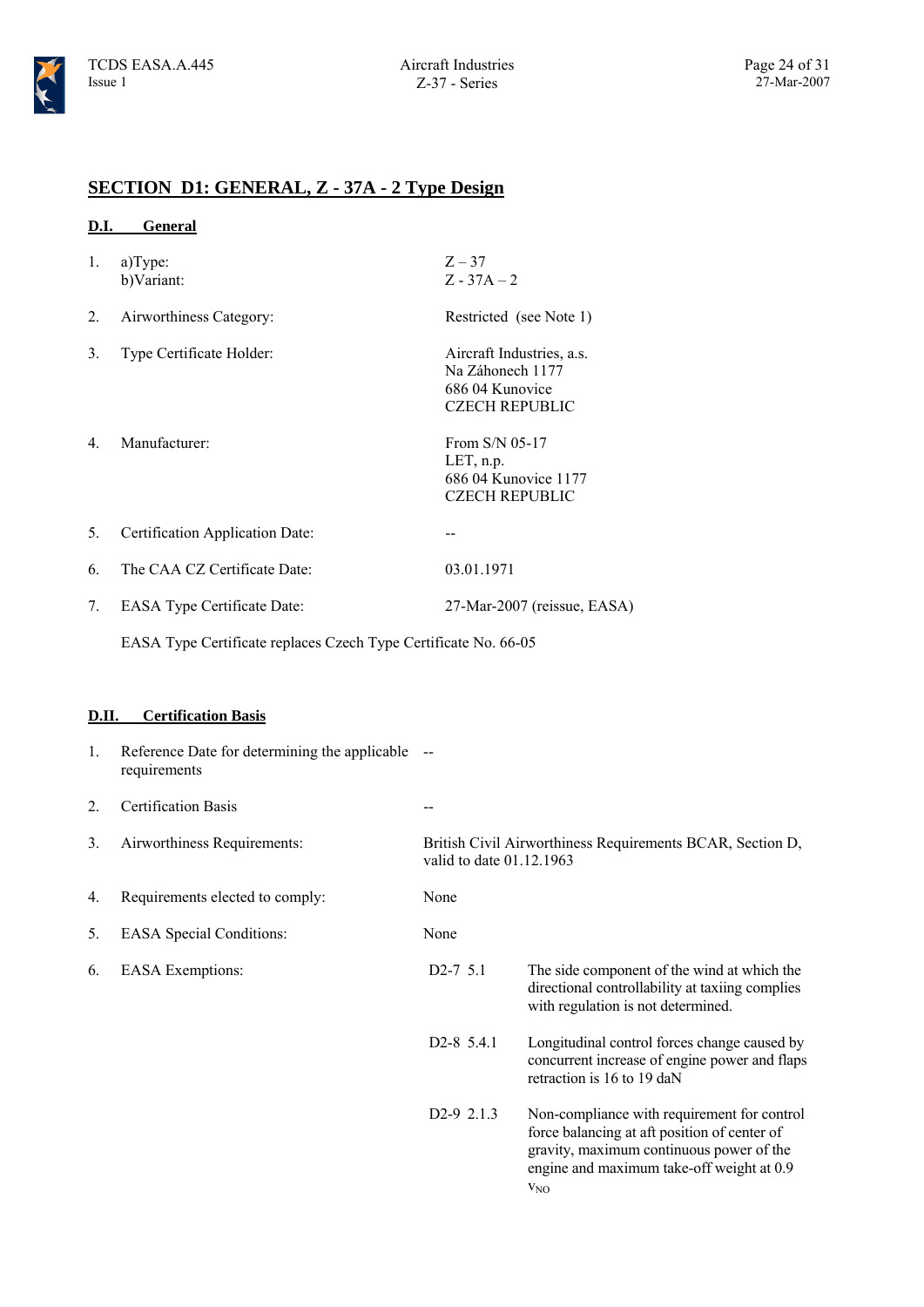|    |                                         | D <sub>2</sub> -9 $2.1.6$ | Non-compliance with requirement for control<br>force balancing at forward position of center<br>of gravity at descent flight with engine idle in<br>the speed range from 1.2 to 1.4 $v_{\text{SO}}$ |
|----|-----------------------------------------|---------------------------|-----------------------------------------------------------------------------------------------------------------------------------------------------------------------------------------------------|
|    |                                         | $D5-5$ 3.3                | Supplement - not installed emergency heating<br>of suction air for carburetor                                                                                                                       |
|    |                                         | D5-8 7                    | Fuel and oil piping in the engine space is not<br>fire-resistant                                                                                                                                    |
|    |                                         | D5-8 2.1.2                | Oil tank, its installation and attachment is<br>not fireproof                                                                                                                                       |
|    |                                         | $D6-1$ 4.2.1              | e) Not installed flight indicator of oil quantity<br>that is required with regard to the engine oil<br>usage for the setting of propeller blades                                                    |
|    |                                         | $D6-78.1$                 | Non-compliant color of position lights                                                                                                                                                              |
|    |                                         | $D6-7$ 5.2                | Non-compliant intensity of position lights                                                                                                                                                          |
|    |                                         | D6-7 5.3                  | Non-compliant intensity of position lights                                                                                                                                                          |
| 7. | <b>EASA Equivalent Safety Findings:</b> | None                      |                                                                                                                                                                                                     |
| 8. | <b>EASA</b> Environmental Standards:    | None                      |                                                                                                                                                                                                     |

### **D.III. Technical Characteristics and Operational Limitations**

| 1. | Type Design Definition: | Specification Sheet, drawing No. Z37.0000-00/1                                                                                                          |                       |
|----|-------------------------|---------------------------------------------------------------------------------------------------------------------------------------------------------|-----------------------|
| 2. | Description:            | Z - 37 aircraft is two-seat, single-engine, low-wing aircraft of<br>compound design using metal and fabric materials and equipped<br>with dual control. |                       |
| 3. | Equipment:              | Standard equipment of the forward cockpit:                                                                                                              |                       |
|    |                         | Flight and navigation instruments:                                                                                                                      |                       |
|    |                         | Magnetic compass                                                                                                                                        | LUN 1221              |
|    |                         | Altimeter                                                                                                                                               | LUN 1121              |
|    |                         | Airspeed indicator with over-pulling                                                                                                                    |                       |
|    |                         | indication                                                                                                                                              | <b>LUN 1107</b>       |
|    |                         | Vertical speed indicator                                                                                                                                | LUN 1147              |
|    |                         | Turn indicator                                                                                                                                          | LUN 1213              |
|    |                         | Stall warning indication light                                                                                                                          | <b>CHS - 39</b>       |
|    |                         | Engine instruments:                                                                                                                                     |                       |
|    |                         | RPM indicator                                                                                                                                           | <b>LUN 1312</b>       |
|    |                         | Blower pressure gauge                                                                                                                                   | <b>LUN 1401</b>       |
|    |                         | Quadruplicate indicator of engine                                                                                                                       |                       |
|    |                         | parameters                                                                                                                                              | LUN 1527              |
|    |                         | Cylinder heads thermometer                                                                                                                              | LUN 1380              |
|    |                         | Volt-ammeter                                                                                                                                            | LUN 2715 from         |
|    |                         |                                                                                                                                                         | 3-rd series           |
|    |                         |                                                                                                                                                         | VA 240 to<br>$\alpha$ |
|    |                         |                                                                                                                                                         | 2-nd series           |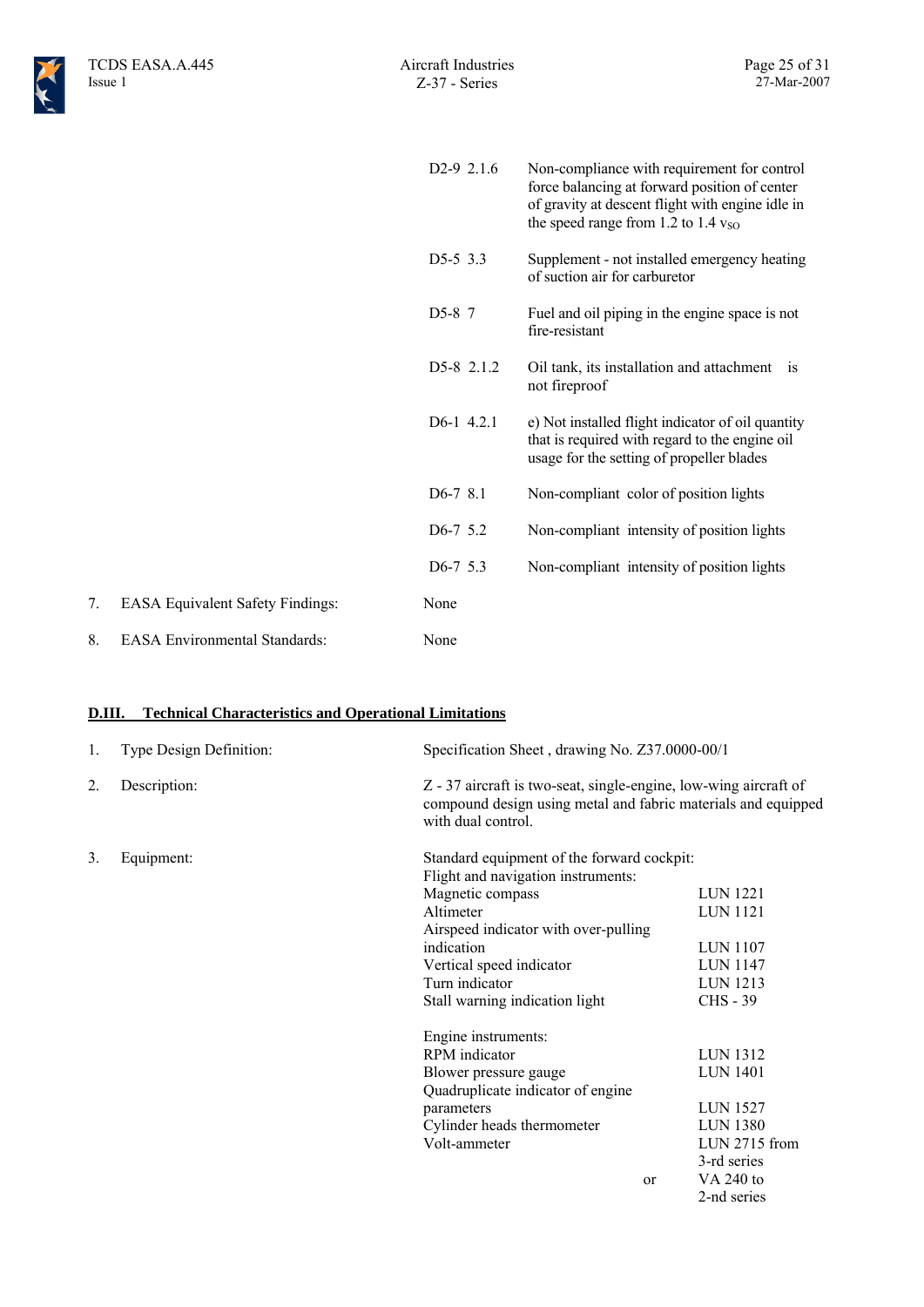

| Warning light of engine fire<br>Inlet air temperature indicator<br>Dynamo warning light                                                                                                                                                                        |                    | $SLC - 51$<br><b>TUE - 48</b><br>$SLC - 51$                                                                   |
|----------------------------------------------------------------------------------------------------------------------------------------------------------------------------------------------------------------------------------------------------------------|--------------------|---------------------------------------------------------------------------------------------------------------|
| Airframe and systems instruments:<br>Pneumatic system thermometer<br>Fuel indicator<br>Remaining fuel warning light                                                                                                                                            |                    | $MV-80$<br><b>LUN 1626</b><br>$SLC - 51$                                                                      |
| Standard equipment of the rear cockpit:<br>Flight and navigation instruments:<br>Altimeter<br>Airspeed indicator<br>Vertical speed indicator<br>Turn indicator                                                                                                 |                    | LUN 1121<br>LUN 1106<br><b>LUN 1147</b><br>LUN 1213                                                           |
| Engine instruments:<br><b>RPM</b> indicator<br>Fan pressure gauge<br>Quadruple indicator of engine<br>parameters<br>Warning light of engine fire<br>Inlet air temperature indicator<br>Dynamo warning light<br>Push-button for over-switching of<br>indicators |                    | LUN 1312<br><b>LUN 1401</b><br><b>LUN 1527</b><br>$SLC - 51$<br><b>TUE - 48</b><br>$SLC - 51$<br>A 09-9430-64 |
| Airframe and systems instruments:<br>Fuel cock position warning light<br>Mechanical indicator of the elevator<br>trim tab position<br>Mechanical indicator<br>of the oil cooler flap position<br>Mechanical indicator<br>of the sun-blind position             |                    | $SLC - 51$<br>Z37.4411-00<br>Z237.8230-00<br>Z237.7360-00                                                     |
| Wing Span:<br>Length:<br>Height:<br>Wing Area                                                                                                                                                                                                                  |                    | 12.224 m<br>8.550 m<br>2.898 m<br>$23.8$ sq.m                                                                 |
| M 462 R F                                                                                                                                                                                                                                                      |                    |                                                                                                               |
| EASA approved (CAA CZ TC No. 66-04) (see Note 2)                                                                                                                                                                                                               |                    |                                                                                                               |
| Maximum take-off power:<br>Power<br>Speed                                                                                                                                                                                                                      | 315 HP<br>2450 RPM |                                                                                                               |
| Maximum continuous (nominal)power:<br>Power<br>Speed                                                                                                                                                                                                           | 280 HP<br>2200 RPM |                                                                                                               |
| Maximum cruise power<br>Power                                                                                                                                                                                                                                  | 195 HP             |                                                                                                               |

- 4. Dimensions:
- 5. Engine
	- 5.2 Type Certificate:
	- 5.3 Limitations:

5.1 Model:

Power 195 HP<br>Speed 1900-19 1900-1950 RPM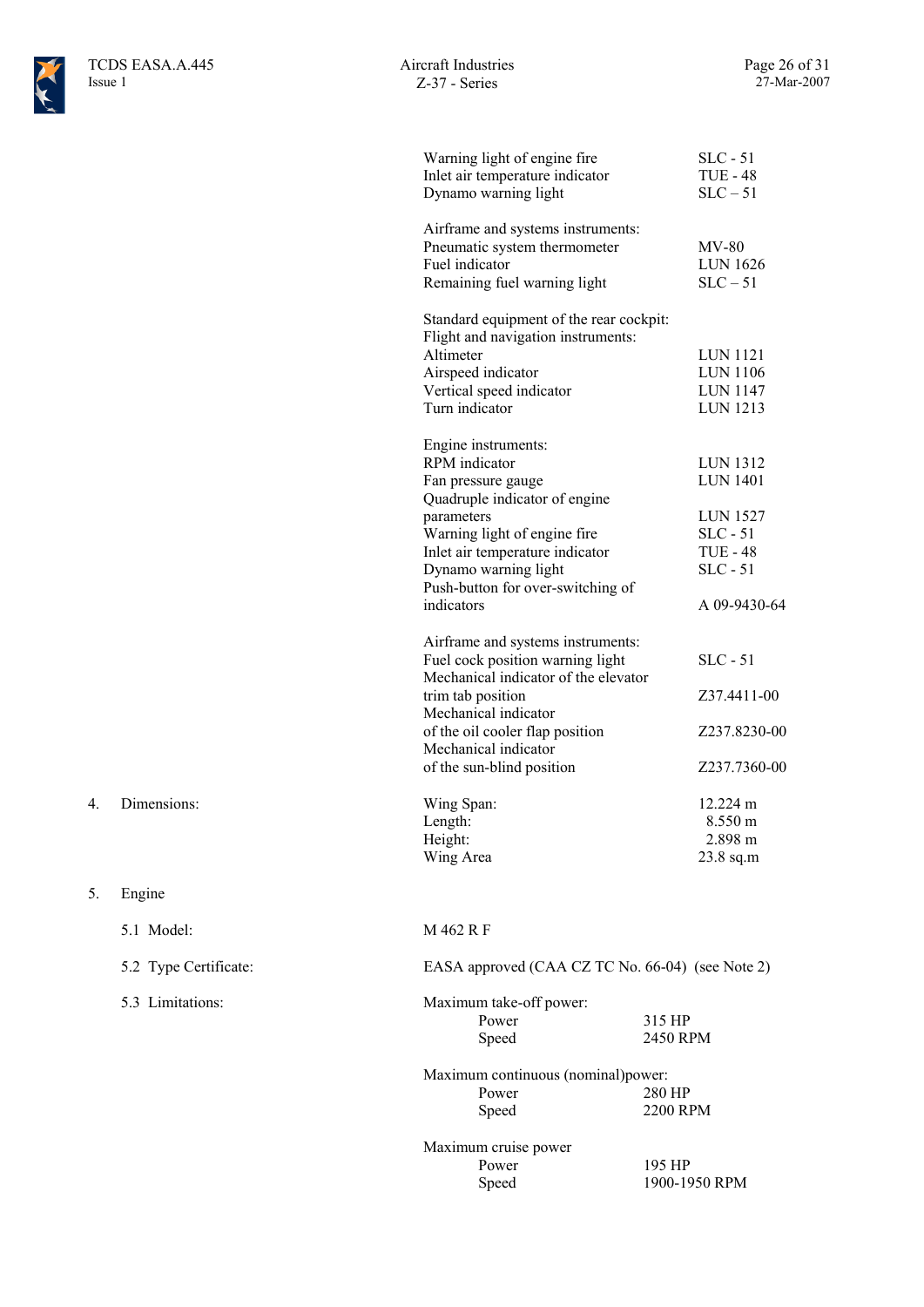

6. Propeller:

|     | 6.1 Model:                    | V 520/7/                                                                                                                                        |
|-----|-------------------------------|-------------------------------------------------------------------------------------------------------------------------------------------------|
|     | 6.2 Type Certificate:         | EASA approved (CAA CZ TC No. 66-01) (see Note 3)                                                                                                |
|     | 6.3 Number of blades:         | $\overline{2}$                                                                                                                                  |
|     | 6.4 Sense of Rotation:        | Anticlockwise in the view of the flight direction                                                                                               |
|     | 6.5 Diameter:                 | 2700 mm                                                                                                                                         |
| 7.  | Fluids                        |                                                                                                                                                 |
|     | 7.1. Fuel:                    | Jet fuel ESSO ICP 80<br>SHELL Avgas 80<br>SHELL Avgas 100 LL<br><b>BP 100 L</b><br>BL 78 according to ČSN 65 6510                               |
|     | 7.2 Oil:                      | AEROSHELL Oil W 100, 120<br>ELF Aviation AD 100<br>MOBIL Aero D 100<br>BP Aero Oil 100<br><b>CASTROL Aero AD 100</b><br><b>TOTAL Aero D 100</b> |
| 8.  | Fluid capacities              |                                                                                                                                                 |
|     | 8.1. Fuel:                    | Total:<br>127 liters<br>Main Fuel Tank<br><b>Auxiliary Fuel Tank</b><br>127 liters                                                              |
|     |                               | Usable:<br>Main Fuel Tank<br>126.5 liters<br><b>Auxiliary Fuel Tank</b><br>126.5 liters                                                         |
|     | 8.2. Oil:                     | 17,3 litres                                                                                                                                     |
| 9.  | Air Speeds:                   | Never exceeding speed<br>270 km/hr IAS<br><b>V<sub>NE</sub></b>                                                                                 |
|     |                               | Maximum speed for normal<br>175 km/hr IAS<br>manoeuvers<br>V <sub>NO</sub>                                                                      |
|     |                               | 170 km/hr IAS<br>Design manoeuvring speed<br>$V_A$                                                                                              |
|     |                               | Maximum flaps extended speed<br>$150$ km/hr $\rm IAS$<br>V <sub>FE</sub>                                                                        |
| 10. | Maximum Operating Altitude:   | Without agricultural equipment<br>3785 m                                                                                                        |
| 11. | <b>Operational Capability</b> | VFR-Day operations                                                                                                                              |
| 12. | Maximum Weights:              | Maximum take-off weight<br>1600 kg                                                                                                              |
|     | 13. Center of Gravity Range:  | 23 - 31 % MAC                                                                                                                                   |
| 14. | Datum:                        | Fuselage System frame No. 1 (firewall)                                                                                                          |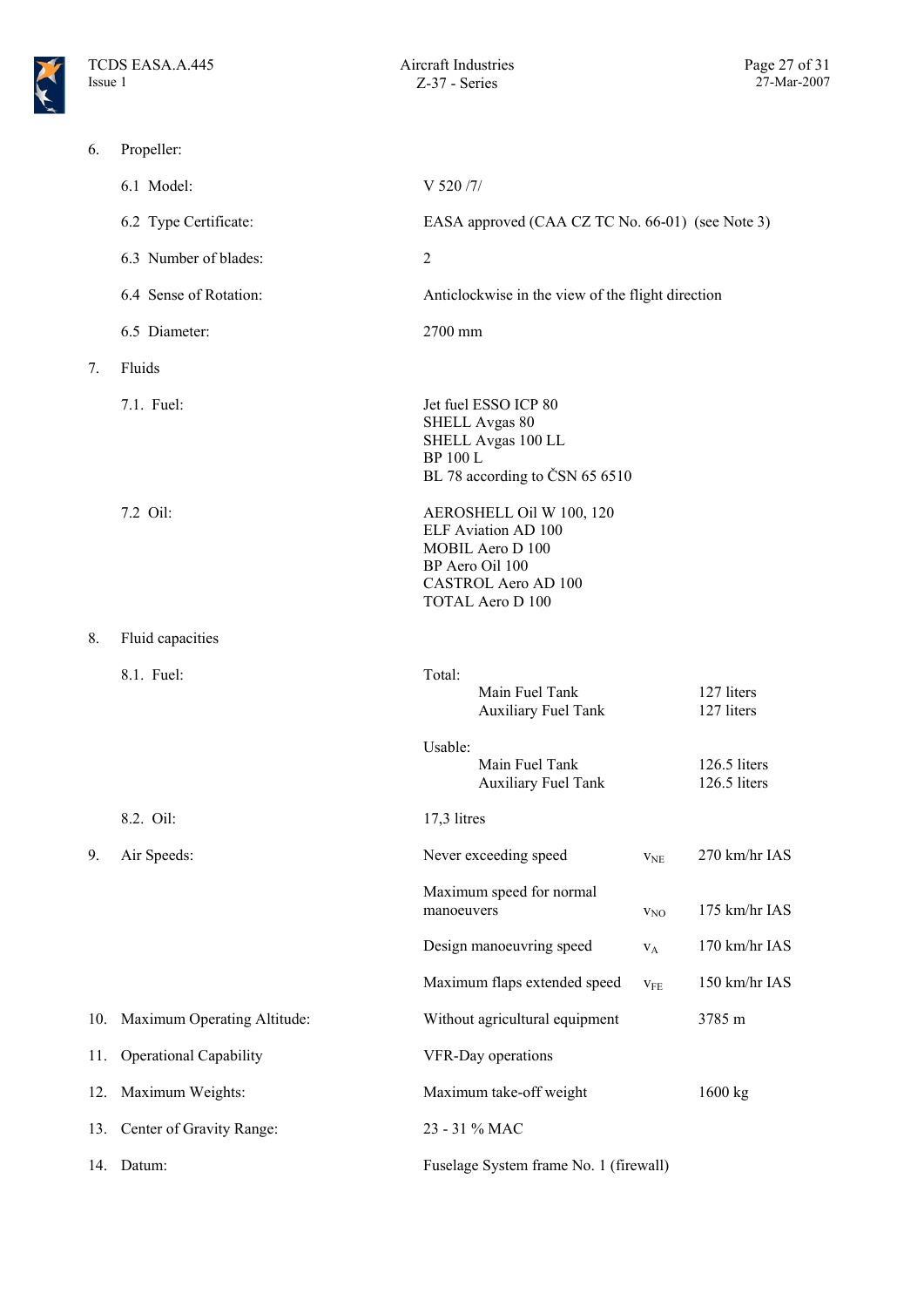|     | 15. Mean Aerodynamic Chord (MAC): | 2.0 <sub>m</sub>                                                                 |                                  |                                                                |
|-----|-----------------------------------|----------------------------------------------------------------------------------|----------------------------------|----------------------------------------------------------------|
|     | 16. Levelling Means:              | Identical with the basic fuselage level – see the Aircraft<br>Maintenance Manual |                                  |                                                                |
|     | 17. Minimum Flight Crew:          | $\mathbf{1}$                                                                     |                                  |                                                                |
|     | 18. Number of seats:              | 2 including the pilot seat                                                       |                                  |                                                                |
|     | 19. Baggage/Cargo Compartments:   | $38$ kg                                                                          |                                  |                                                                |
| 20. | Wheels and Tyres:                 | Main landing gear wheel K 560.3-00-7<br>with tyre 556 x 163 mm Model 2           |                                  |                                                                |
|     |                                   | Rear landing gear wheel K 290-00-7<br>with tyre 290 x 110 mm Ant shimmy          |                                  |                                                                |
| 21. | Control surface deflections:      | Ailerons                                                                         | up<br>down                       | $+26^\circ \pm 1^\circ$<br>$-18,5^{\circ} \pm 1^{\circ}$       |
|     |                                   | Elevator                                                                         | up<br>down                       | $+35^{\circ}-0^{\circ}$ +2°<br>$-20^{\circ}$ - $0^{\circ}$ +2° |
|     |                                   | Rudder                                                                           |                                  | $\pm 26^{\circ} + 2^{\circ} - 1^{\circ}$                       |
|     |                                   | Inner flaps                                                                      | retracted<br>take-off<br>landing | $8.5^\circ$<br>$18.5^\circ$<br>$53.5^\circ$                    |
|     |                                   | Outer flaps                                                                      | retracted<br>take-off<br>landing | $5^\circ$<br>$15^{\circ}$<br>$50^{\circ}$                      |
|     | 22. Load factors:                 |                                                                                  | $+3.8$ g - 1.4 g                 |                                                                |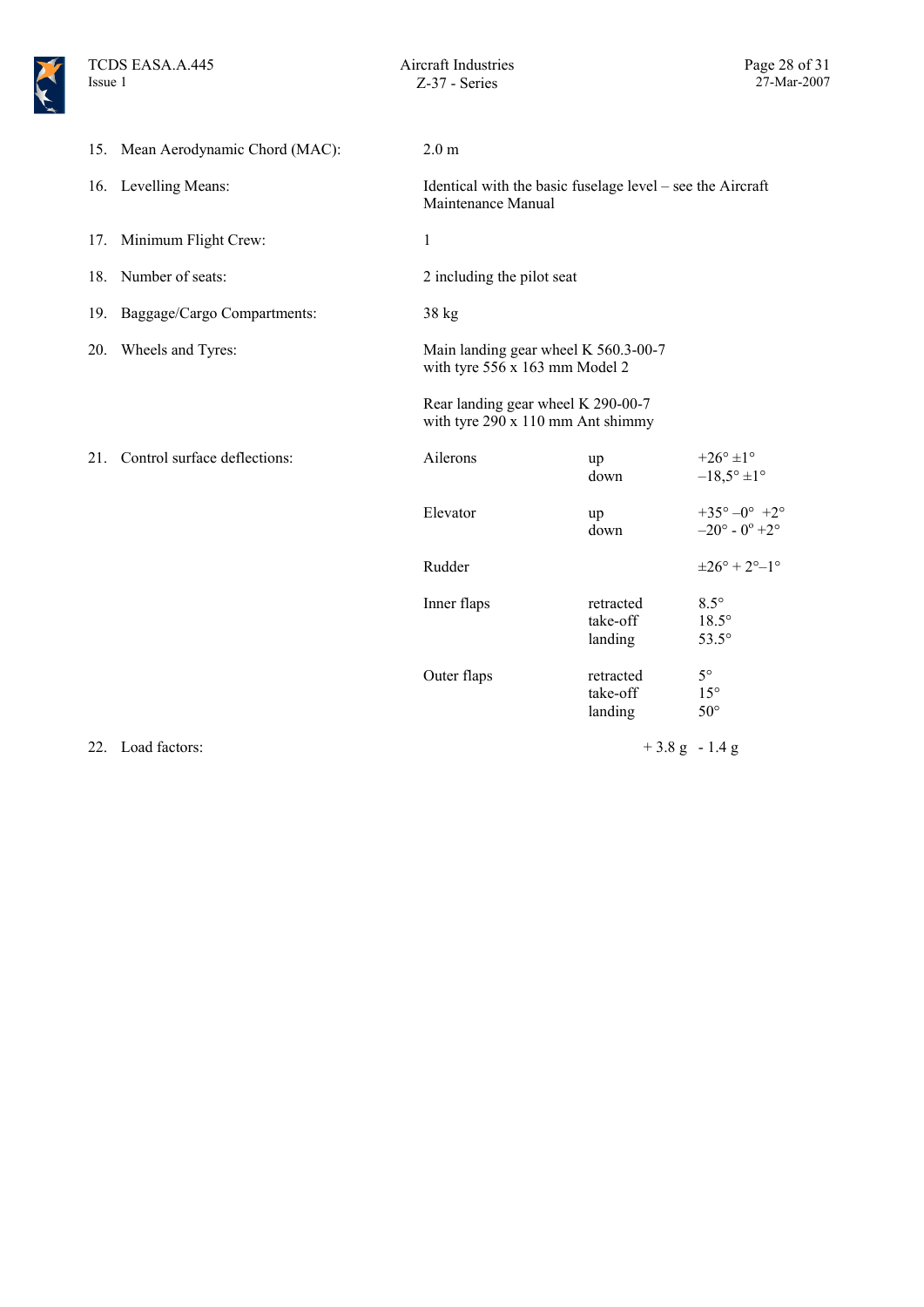

### **D.IV. Operating and Service Instructions**

1. Flight manual:

| -In Czech language: | Letová příručka pro letoun $Z - 37A$<br>$DoZ37-1011.1$                     |
|---------------------|----------------------------------------------------------------------------|
| -In Czech language: | Letová příručka pro letoun Z-37A-Čmelák modifikace C2,C3<br>$DoZ37-1012.1$ |

2. Maintenance manual:

| -In Czech language: | Technický popis letounu $Z - 37A$<br>$Do-Z37-1021.1$                             |
|---------------------|----------------------------------------------------------------------------------|
| -In Czech language: | Doplněk k technickému popisu pro letoun Z-37A-2<br>$DoZ37-3022.0$                |
| -In Czech language: | Příručka pro obsluhu a údržbu letounu $Z - 37A$<br>$DoZ37-1031.0$                |
| -In Czech language: | Doplněk k příručce pro obsluhu a údržbu letounu $Z - 37A - 2$<br>$Do-Z37-3022.0$ |
| -In Czech language: | Palubní a elektrické přístroje použité na letounu $Z - 37A$<br>$DoZ37-3311.0$    |

3. Operational manuals for engine and propeller:

| -In Czech language: | Příručka: Letecký motor M 462 RF - technický popis a návod k obsluze |
|---------------------|----------------------------------------------------------------------|
| -In Czech language: | Technický popis a provozní instrukce vrtule V 520                    |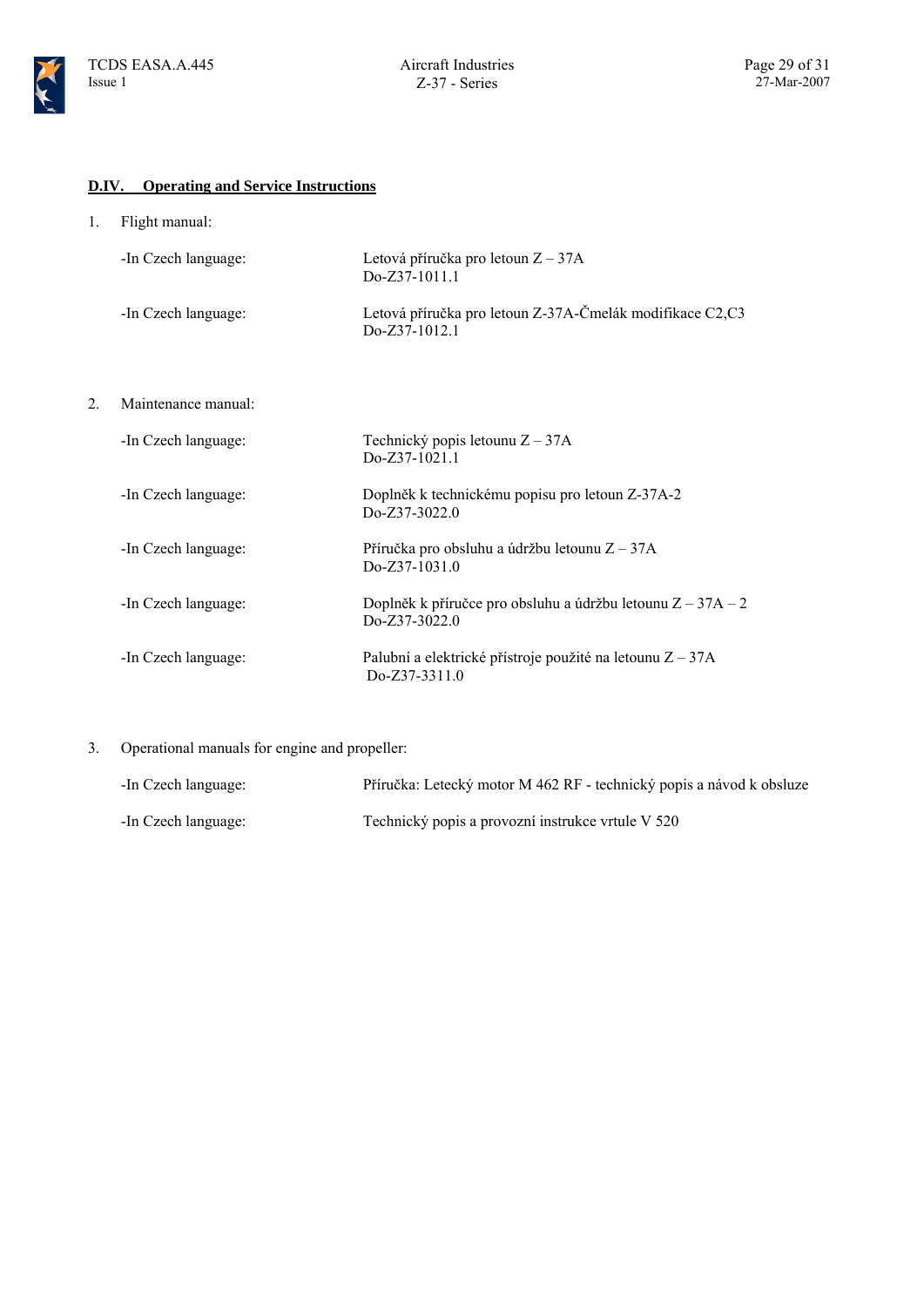

#### **D.V. Notes**

| Note 1: | No general restrictions applicable. Any restrictions necessary for a single airplane to be listed in the |
|---------|----------------------------------------------------------------------------------------------------------|
|         | Certificate of Airworthiness of the affected airplane                                                    |

- Note 2: The EASA type certification standard includes that of CAA Cz TC No. 66-04 based on individual EU member state acceptance or certification of this standard prior to 28 September 2003. Other standards confirming to TC/TCDS standards certificated by individual EU member state prior to 28 September 2003 are also acceptable.
- Note 3: The EASA type certification standard includes that of CAA Cz TC No. 66-01 based on individual EU member state acceptance or certification of this standard prior to 28 September 2003. Other standards confirming to TC/TCDS standards certificated by individual EU member state prior to 28 September 2003 are also acceptable.

#### **SECTION D2: Reserved**